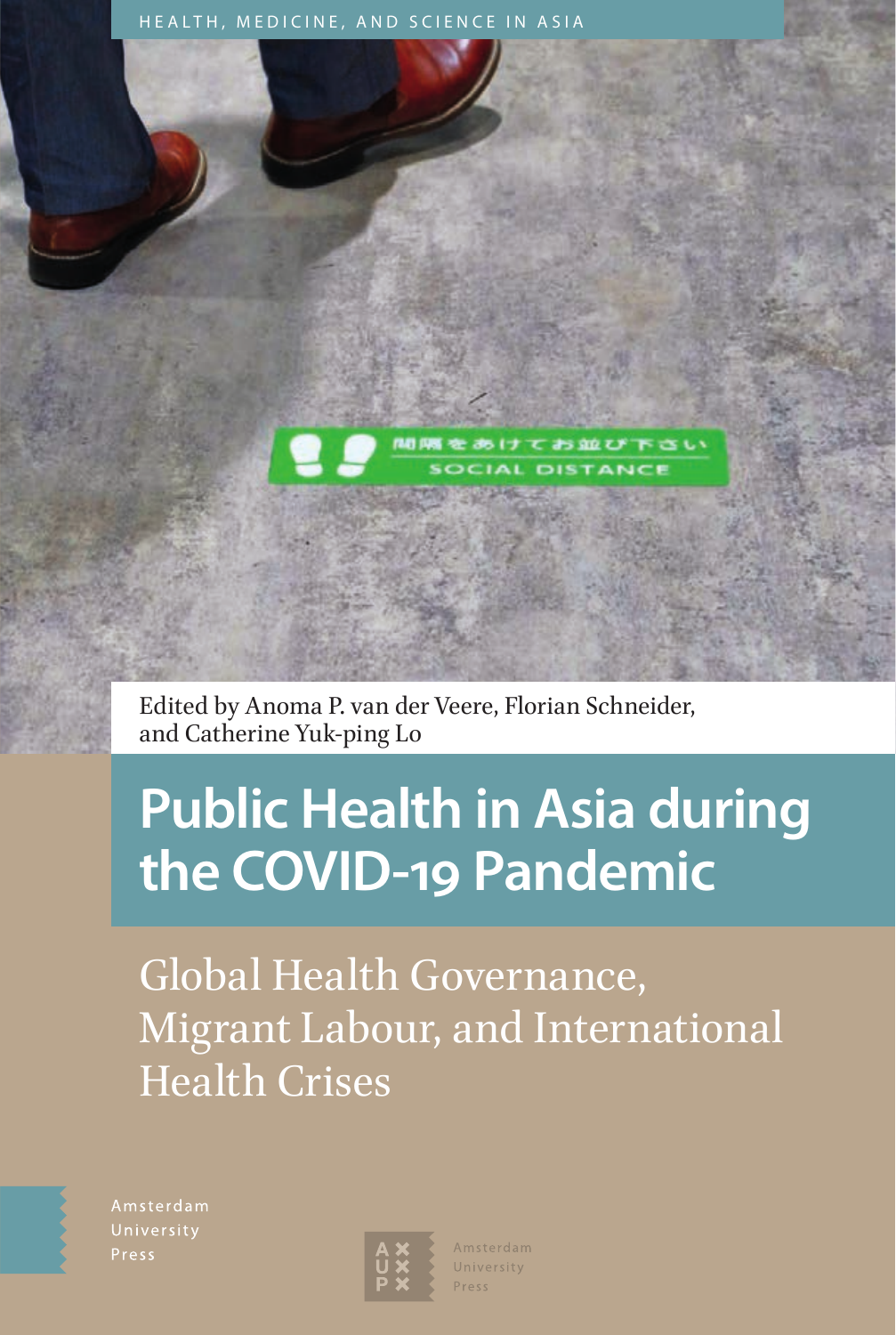Public Health in Asia during the COVID-19 Pandemic



Amsterdam<br>University<br>Press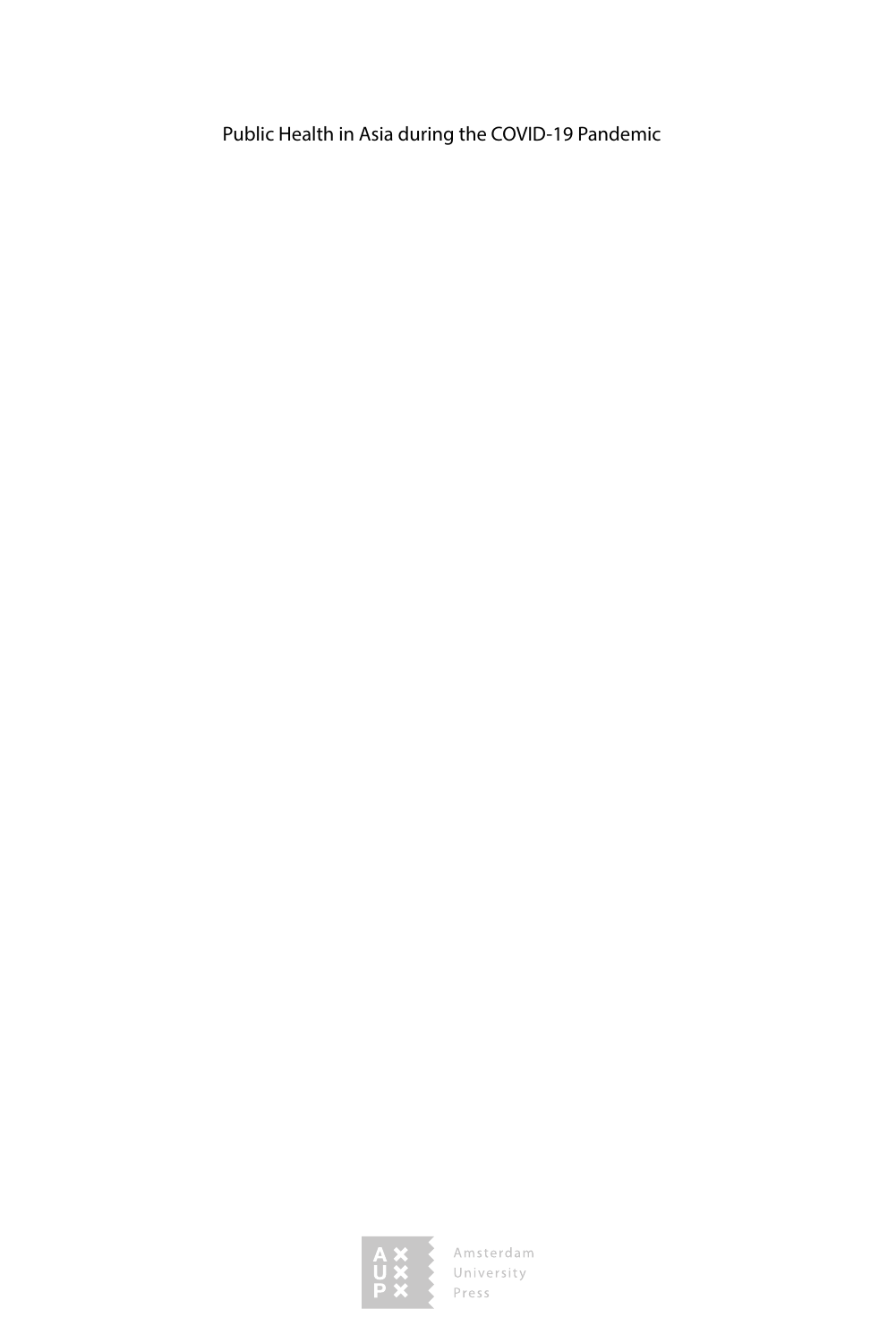### **Health, Medicine, and Science in Asia**

Over the last few decades, the Asian health landscape has gone through profound and dramatic changes. While access to healthcare shows severe inequalities from one country to the other and within countries, the region as a whole has positioned itself as a world player in the domain of health. Asia has become one of the primary destinations for medical and wellness travelers, attracted by specialized hospitals that follow international standards and provide first class treatments. The Asian pharmaceutical sector is a global competitor and therapeutic innovation is fueling new domestic healthcare markets. Biotech and clinical research are often equivalent to that seen in Europe and North America, while Asian traditional medicines have become a central feature of most contemporary societies, with a significant proportion of their industrial production aimed at export. New forms of therapeutic practices, knowledge and objects have emerged from the encounter of Asian medicine and biomedical science, giving way to braided concepts, products and tools, new epistemologies and understandings of the body, or again, revised regulatory schemes. Asian-born pandemics have contributed to redefine global health procedures, principles and meaning. The parallel evolution of these sectors coupled with structural transformations and new health policies, technological advancement and a low-cost workforce, have largely contributed to the renewal of Asian health services. This has not only modified national health policies and initiatives but also contributed to transforming the image of Asia in the realm of science and medicine. This book series seeks to bring attention to two decisive phenomena in these processes. The first concerns the uneasy relationship between increasing social disparities, the market and structural and technological developments in the field of health. The second phenomenon deals with global issues and their scales, as macro dynamics, transnationalism and local forms of globalization impact the production of health. This dual approach, embedded into the politics of healing, such as modes of governance and regulation, will help to explore the local fabric and global aspirations of Asian health. Studies from a variety of disciplines, from history to anthropology and the social study of science provide the backbone of the series.

#### *Series editor*

Laurent Pordié, National Center for Scientific Research (CNRS), Paris

#### *Editorial board*

Sienna Craig, Dartmouth College Wen-Hua Kuo, National Yang-Ming University, Taipei Alex McKay, International Institute of Asian Studies, Leiden Projit Bihari Mukharji, University of Pennsylvania Volker Scheid, University of Westminster, London

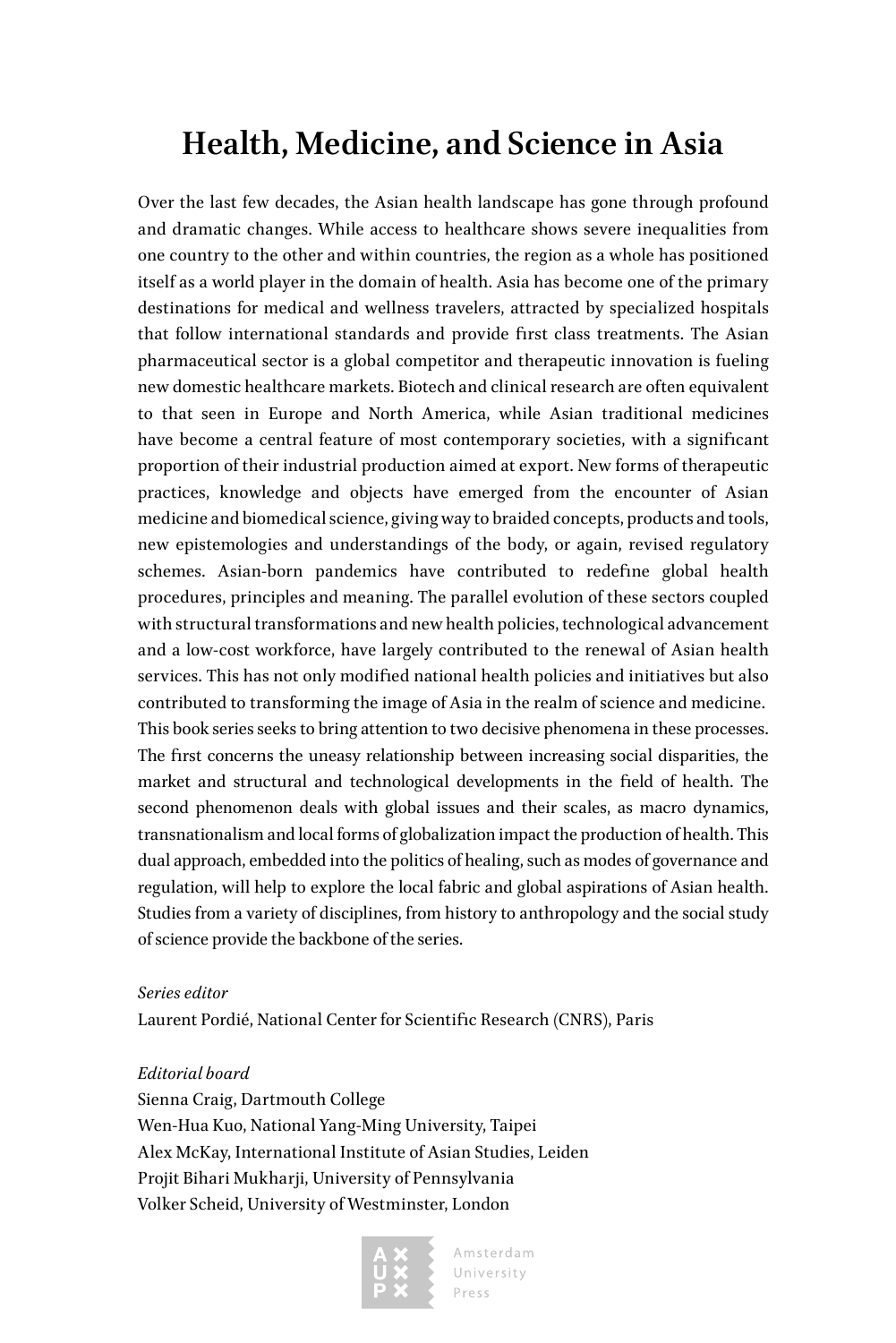# Public Health in Asia during the COVID-19 Pandemic

*Global Health Governance, Migrant Labour, and International Health Crises*

> *Edited by Anoma P. van der Veere, Florian Schneider, and Catherine Yuk-ping Lo*

Amsterdam University Press

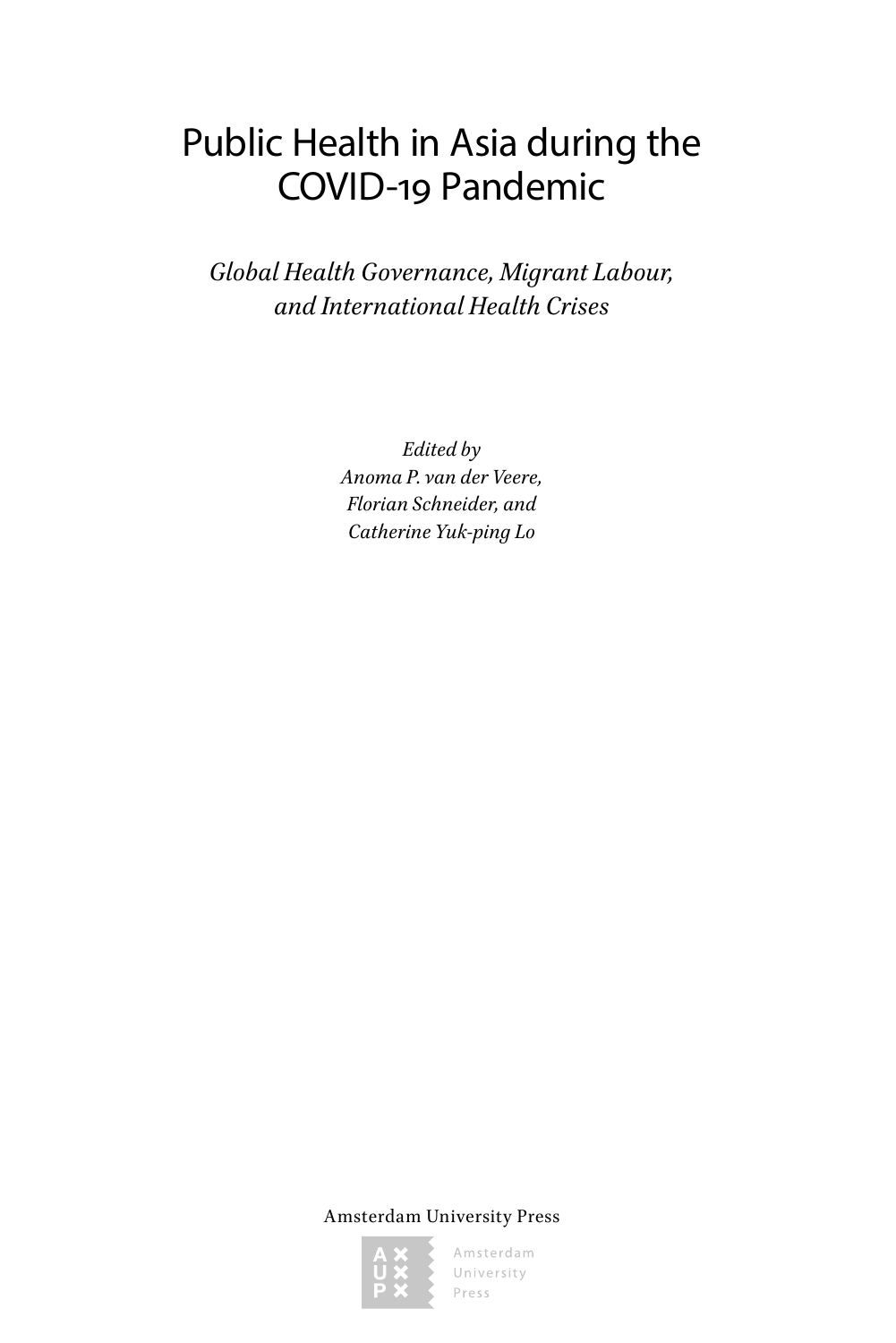Cover image: with permission from Nick Potts

Cover design: Coördesign, Leiden Lay-out: Crius Group, Hulshout

isbn 978 94 6372 097 7 e-isbn 978 90 4855 524 6 (pdf) DOI 10.5117/9789463720977 nur 870

© The authors / Amsterdam University Press B.V., Amsterdam 2022

All rights reserved. Without limiting the rights under copyright reserved above, no part of this book may be reproduced, stored in or introduced into a retrieval system, or transmitted, in any form or by any means (electronic, mechanical, photocopying, recording or otherwise) without the written permission of both the copyright owner and the author of the book.

Every effort has been made to obtain permission to use all copyrighted illustrations reproduced in this book. Nonetheless, whosoever believes to have rights to this material is advised to contact the publisher.

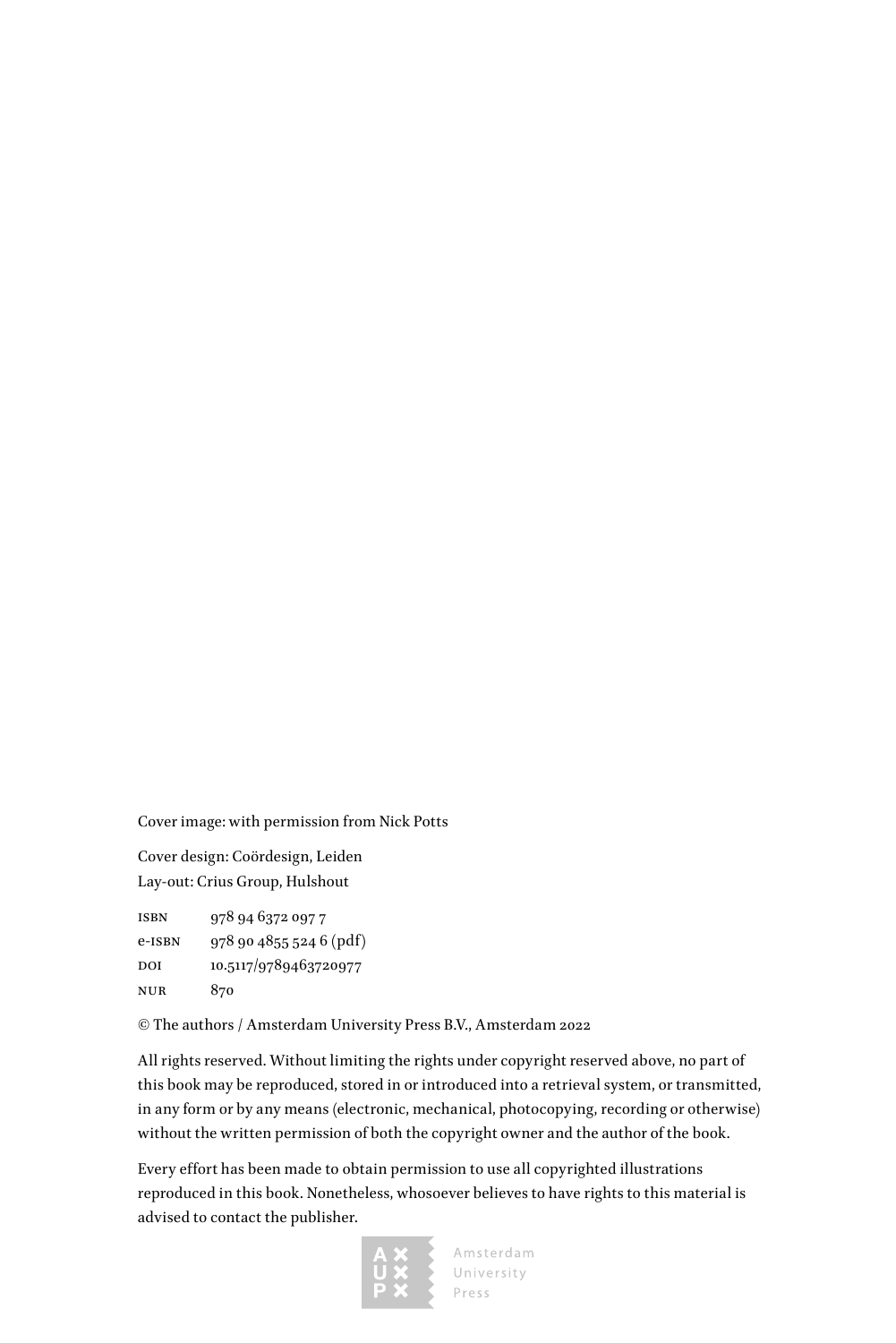## **Table of Contents**

| Introduction: COVID-19 and Asia<br>Anoma Phichai VAN DER VEERE, Florian SCHNEIDER, and<br>Catherine Yuk-ping LO |                                                                                                                                                                   | 9   |
|-----------------------------------------------------------------------------------------------------------------|-------------------------------------------------------------------------------------------------------------------------------------------------------------------|-----|
| Health Policy in Asia and the Global<br><b>PART I</b><br>Community                                              |                                                                                                                                                                   |     |
| 1                                                                                                               | Fighting for a Global Community in a Post-COVID World<br>Haruko SATOH                                                                                             | 31  |
| $\boldsymbol{2}$                                                                                                | Countering Emerging Infectious Diseases and COVID-19<br>The Development of ASEAN's Institutional Arrangements and<br><b>International Cooperation</b><br>Kei KOGA | 45  |
| 3                                                                                                               | The Outbreak of Infectious Disease and Trust in Government<br>in Asian Countries<br>Yumi ISHIKAWA and Miki KOHARA                                                 | 63  |
|                                                                                                                 | The Future of Global Health Governance in<br><b>PART II</b><br>Asia                                                                                               |     |
| $\overline{4}$                                                                                                  | China and the World Health Organization<br>Not an Easy Road for Either<br>Xue GONG and Xirui LI                                                                   | 83  |
| 5                                                                                                               | South Korea and the WHO during the COVID-19 Crisis<br><b>Brendan HOWE</b>                                                                                         | 97  |
| 6                                                                                                               | Escaping the 'Realist Trap'<br>The ROC's Participation in Global Health Governance Under the<br>One-China Principle<br>Catherine Yuk-ping LO                      | 111 |

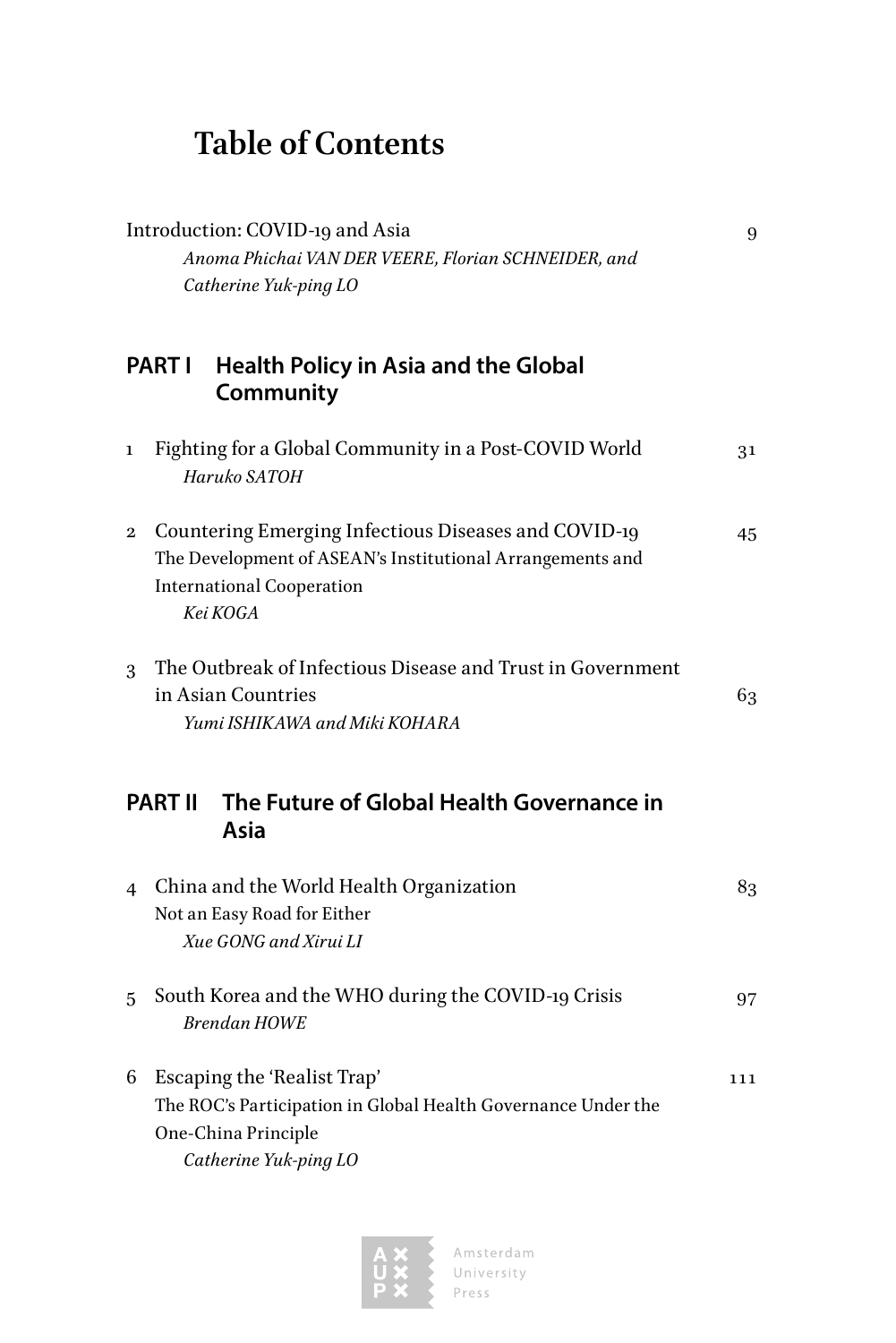| $\overline{7}$ | From Pneumonia to Pragmatism<br>The Role of the WHO in Japan During Public Health Emergencies<br>Anoma P. VAN DER VEERE                                    | 125 |
|----------------|------------------------------------------------------------------------------------------------------------------------------------------------------------|-----|
|                | <b>PART III</b><br><b>Domestic Responses to COVID-19</b><br>in a Globalized Asia                                                                           |     |
| 8              | The COVID-19 Pandemic<br>Socio-Economic Issues, Health Care, Health Security and the Rapid<br>Response in Vietnam<br>Anh Tuyet NGUYEN                      | 147 |
| 9              | The Coordination of COVID-19 Responses in Malaysia<br><b>Efforts and Challenges</b><br>Nurliana KAMARUDDIN and Zokhri IDRIS                                | 163 |
|                | 10 Analysis of South Korea's Experience with the COVID-19<br>Pandemic and its Relations with the WHO<br>Eun Mee KIM and Jisun SONG                         | 177 |
| 11             | State-Society Relations as Cooperative Partnership and the<br>COVID-19 Response in Vietnam<br>Mirjam LE and Franziska NICOLAISEN                           | 197 |
|                | <b>PART IV</b><br>The Global Economy and Transnational<br><b>Migrant Labour in Asia during COVID-19</b>                                                    |     |
|                | 12 The Coronavirus as the 'Final Straw' of the CCP's Performative<br>Legitimacy?<br>A New Economic Model in the Post-COVID-19 Era<br>Catherine Yuk-ping LO | 217 |
|                | 13 Health Governance during the COVID-19 Pandemic<br>Reflections on Taiwan's Guest Worker Policy<br>Mei-Chun LIU                                           | 231 |

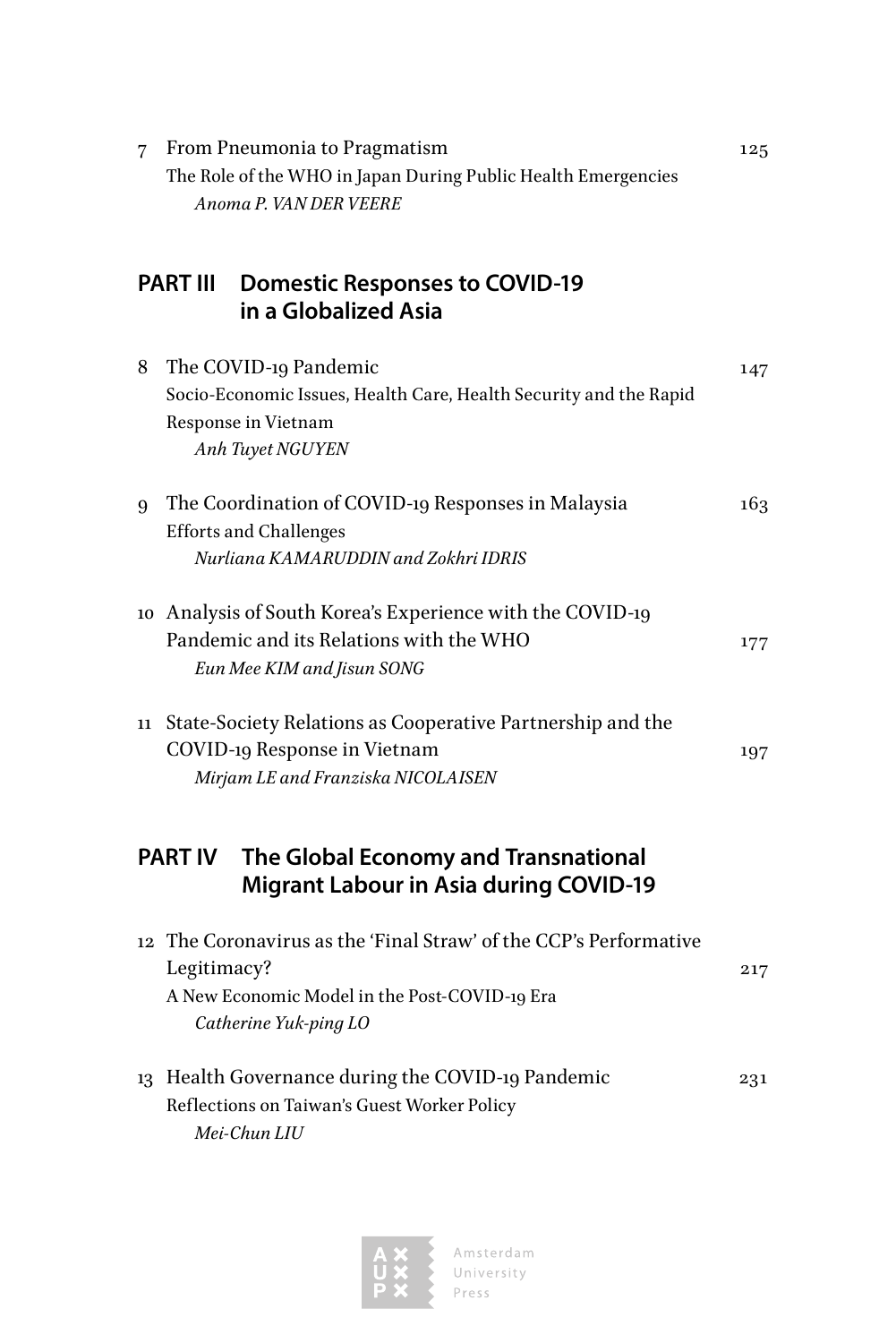| 14 Public Health and Capitalism in Japan                     | 247 |
|--------------------------------------------------------------|-----|
| The Impact of Labour Market Challenges and Welfare on Public |     |
| Health                                                       |     |
| Saori SHIBATA                                                |     |

15 [Indonesia's Response to Global Recommendations on Labour](#page--1-0) 259 [Migration during a Pandemic: Muddling through Priorities and](#page--1-0)  [Needs](#page--1-0)

*[Sylvia YAZID](#page--1-0)*

### **List of Figures and Tables**

*Figures*

| Figure 3.1    | Average level of trust in sample governments        | 71  |
|---------------|-----------------------------------------------------|-----|
| Figure 3.2    | Average level of trust in the SARS-affected (treat- |     |
|               | ment) and non-affected (control) groups             | 72  |
| Figure 4.1    | Number of Statements Submitted to the WHA by        |     |
|               | China, the EU, and the US                           | 85  |
| Figure 4.2    | WHO Assessed Contributions by Countries (Updated    |     |
|               | until Q2 2020)                                      | 86  |
| Figure 4.3    | WHO Specified Voluntary Funding by Parties (Up-     |     |
|               | dated until Q2 2020)                                | 87  |
| Figure 4.4    | WHO Projected Funding by Parties (Updated until Q2  |     |
|               | 2020)                                               | 88  |
| Figure 4.5    | WHO Collaborating Centres in the US and China by    |     |
|               | Subjects (Pending and Active)                       | 89  |
| Figure 8.1    | The Number of Confirmed and Daily New Confirmed     |     |
|               | COVID-19 Cases in Vietnam                           | 149 |
| Figure 10.1   | South Korea's ODA Trend for 2015-2021               | 182 |
| <b>Tables</b> |                                                     |     |
| Table 3.1     | Socio-Demographics, SARS Epidemiological Data,      |     |
|               | and the Responses of Governments and the WHO in     |     |
|               | <b>Target Regions</b>                               | 66  |
| Table 8.1     | A summary timeline of nationally implemented        |     |
|               | policies in Vietnam and the WHO's recommendation    |     |
|               | and response plan                                   | 151 |
| Table 9.1     | Daily reported cases from 25 September to 12 Octo-  |     |
|               | ber 2020                                            | 166 |
|               |                                                     |     |

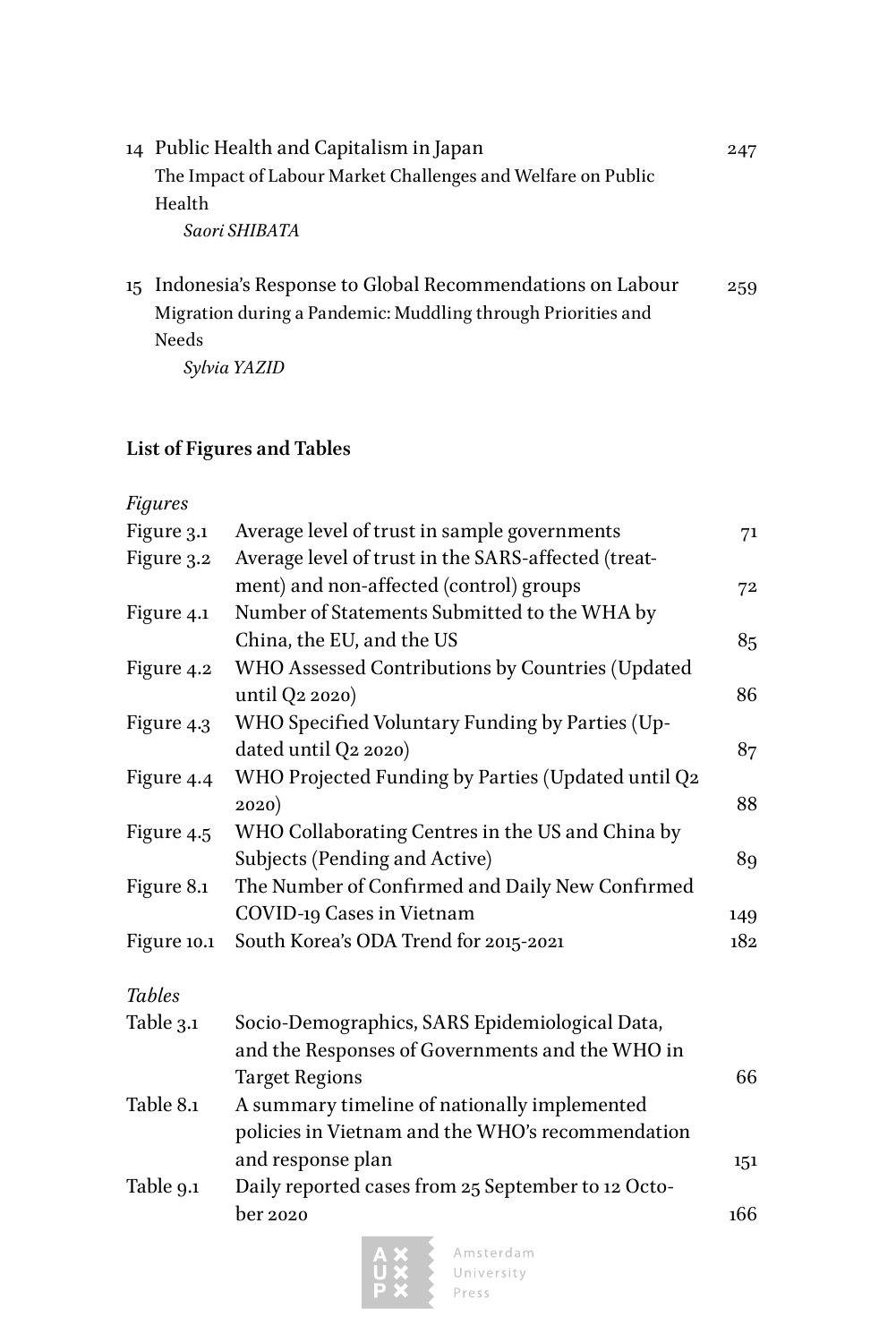| South Korea's Contributions to the Global Health |     |
|--------------------------------------------------|-----|
| Initiatives                                      | 181 |
| Global Solidarity Groups on COVID-19 Launched by |     |
| South Korea                                      | 183 |
| Editorials on the WHO in South Korean Media      | 185 |
| Remarks from President Moon, Jae-in on the WHO   | 190 |
|                                                  |     |

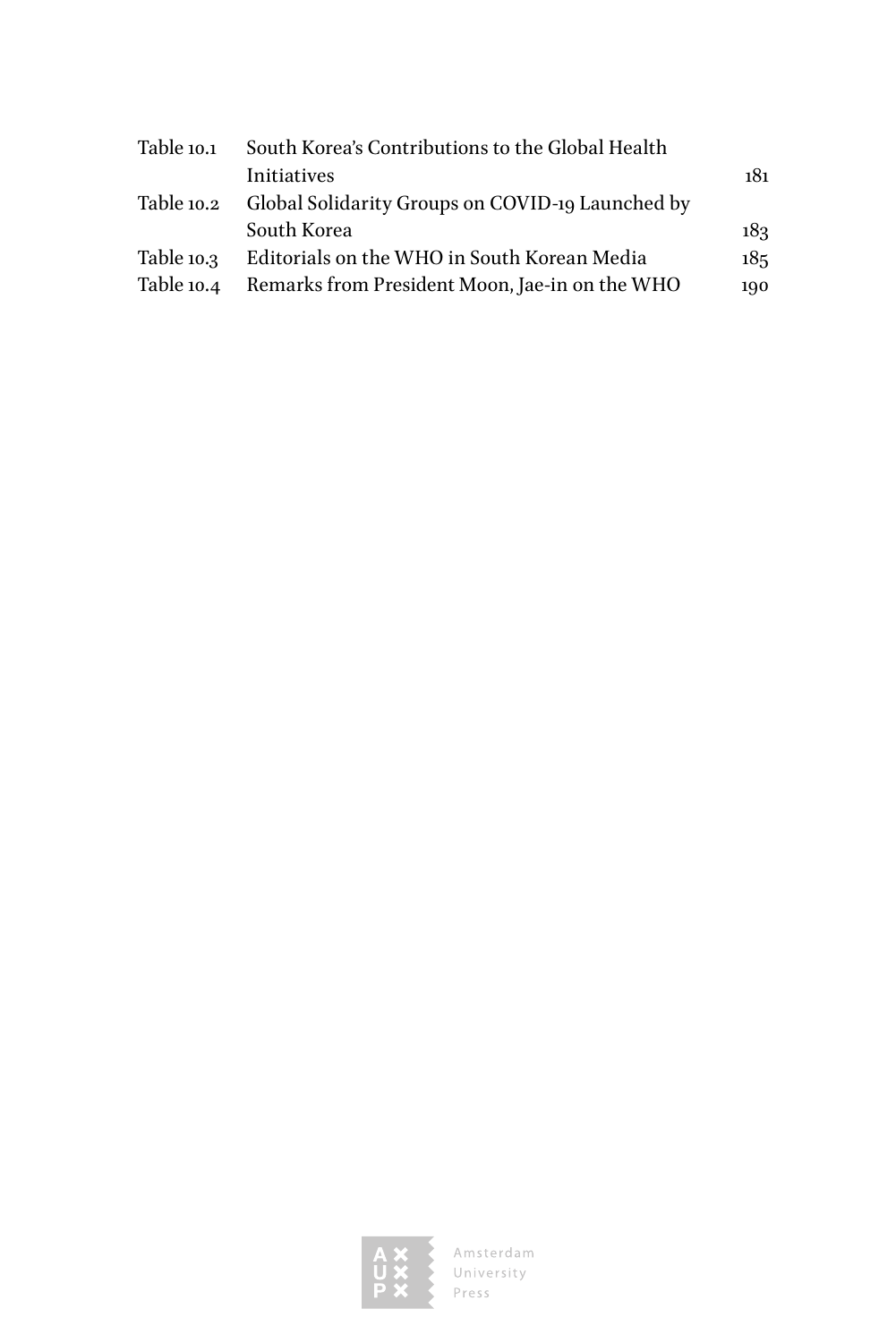### <span id="page-9-0"></span>**Introduction: COVID-19 and Asia**

*Anoma Phichai VAN DER VEERE, Florian SCHNEIDER, and Catherine Yuk-ping LO*

**Keywords:** global health governance, labour migration, Asia, public health, COVID-19, globalisation

In late 2019, the world watched closely as cases of an unknown virus causing pneumonia started spreading through Wuhan province in the People's Republic of China (PRC). Gradually, more cases were being reported, and on Saturday 11 January 2020 Chinese state media announced the first fatality (Qin and Hernández 2020). While the virus, now more commonly known as COVID-19, spread across the globe with unprecedented ease, it would take the World Health Organization (WHO) until 30 January to declare the outbreak a public health emergency of international concern (PHEIC).<sup>1</sup> By this time, there had been 7834 confirmed cases and 170 people had lost their lives to the virus (WHO 2020a).

With the benefit of hindsight, we can now see that the virus has wreaked havoc on the world. By 30 January 2021, a year after the PHEIC announcement, almost every country and region had been hit (WHO 2021a). Over 100 million people had been infected, resulting in more than two million deaths. The interconnectedness of our modern transport systems carried people from Wuhan to ports on every continent before any viable measures were put in place, spreading the virus everywhere. As the outbreak developed, it was those nations that are geographically close to China, in East Asia and Southeast Asia, that especially struggled to cope with its scale. Different

1 A PHEIC is defined as 'an extraordinary event which is determined to constitute a public health risk to other states through the international spread of disease and to potentially require a coordinated international response'. This definition implies a situation that: 1) is serious, sudden, unusual or unexpected; 2) carries implications for public health beyond the affected state's national border; and 3) may require immediate international action (WHO 2008, 19).

Van der Veere, Anoma P., Florian Schneider, and Catherine Yuk-ping Lo (eds), *Public Health in Asia during the COVID-19 Pandemic: Global Health Governance, Migrant Labour, and International Health Crises*. Amsterdam, Amsterdam University Press 2022 doi: 10.5117/9789463720977\_intro

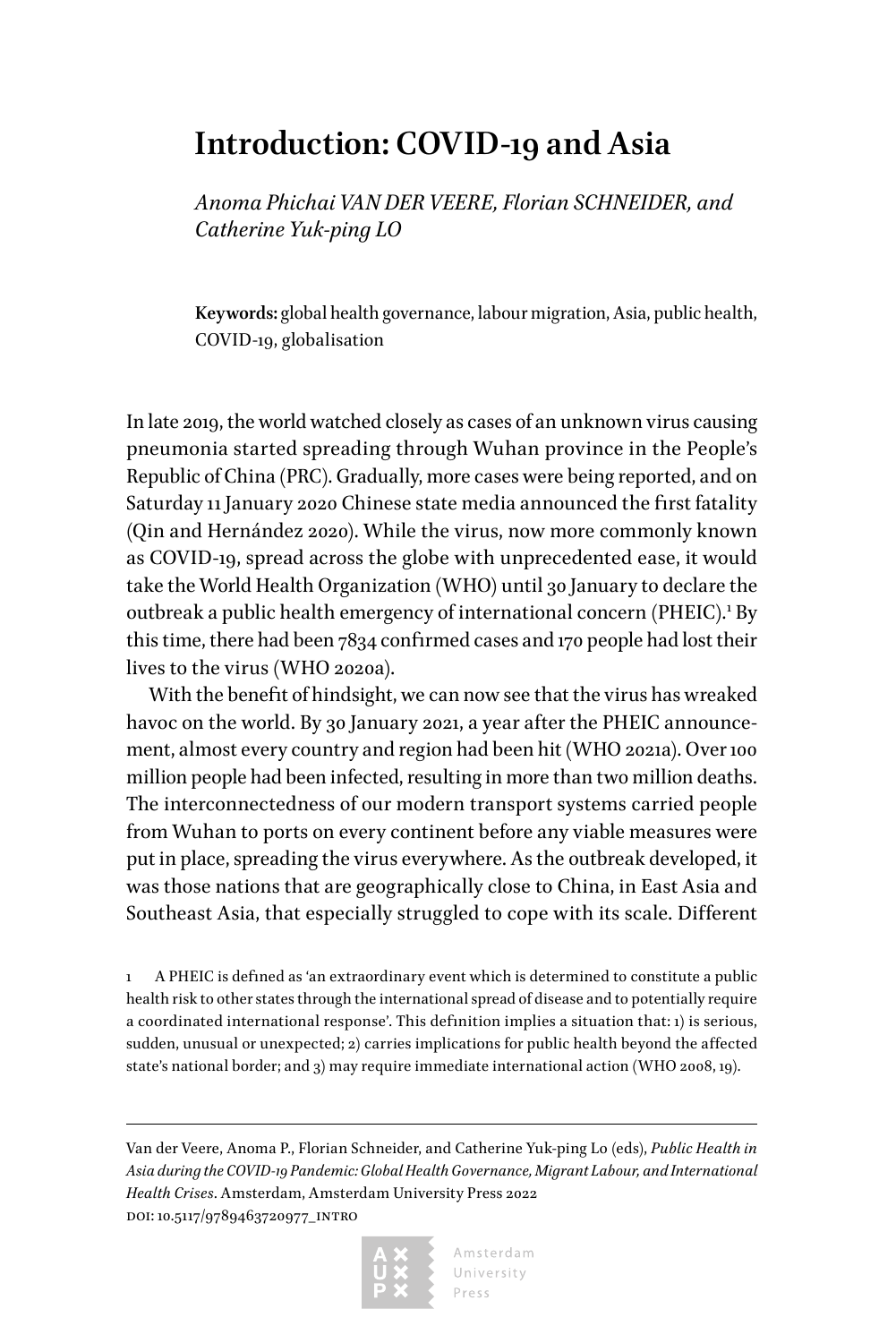conditions have led to different results in these countries. South Korea and Vietnam, for instance, had previously experienced the dangers of public health crises during the SARS epidemic in the early 2000s, and as a result they were well-equipped to deal with the virus (see in this volume: Le & Nicolaisen, and Nguyen for Vietnam; Howe, and Kim & Song for South Korea). Similarly, Taiwan (ROC) was able to quickly respond to the outbreak (see Lo, and Liu), despite its connections to the PRC. However, countries like Indonesia and Japan were less prepared (see Yazid, Shibata, and Van der Veere). Meanwhile, Malaysia was suffering an acrimonious political shift that resulted in a delayed response to the developing public health threat (see Kamaruddin & Idris).

These examples show that talking about Asia is challenging. It is the largest region on the planet, containing dozens of political systems, thousands of languages and cultures, and billions of people. Moreover, as area studies scholars have repeatedly pointed out, any attempt at defining it has political implications, making it a difficult concept to work with (see for example the contributions in Wesley-Smith and Goss 2010). Despite this theoretical ambiguity, however, the term 'Asia' has real-world uses. When we visit the websites of some of the world's largest media outlets, news from the region is frequently sorted under the banner 'Asia'. Our understanding is therefore partly formed by our consumption of the concept of 'Asia', ambiguous as it may be.<sup>2</sup> This ambiguity offers some disadvantages, especially in a scholarly work such as this one. However, it offers one benefit. The main reason that we have chosen to use Asia in the title of the book is because of the diversity of the region. Leaning into the ambiguities that come with attempts to define the region allows us to offer contrasting and comparative perspectives that might enable a better understanding of how dynamic a region like Asia is, and why public health crises such as the COVID-19 pandemic develop in different ways even within such a region.

This book reflects this diversity by including chapters that respectively focus on different countries, regions, governments, and institutions. It offers local perspectives, local knowledge, and new information in an accessible and informative way. One of the main motivations for creating this volume has been to provide policy makers and health specialists with a better picture of the different strategies that have been employed in Asia

<sup>2</sup> See for example BBC News, [https://www.bbc.com/news/world/asia;](https://www.bbc.com/news/world/asia) or CNN, [https://edition.](https://edition.cnn.com/asia) [cnn.com/asia](https://edition.cnn.com/asia). Even media outlets based in Asian countries often default to the 'Asia' category, see for example Nikkei Asia, [https://asia.nikkei.com/;](https://asia.nikkei.com/) and the South China Morning Post, [https://](https://www.scmp.com/news/asia) [www.scmp.com/news/asia.](https://www.scmp.com/news/asia)

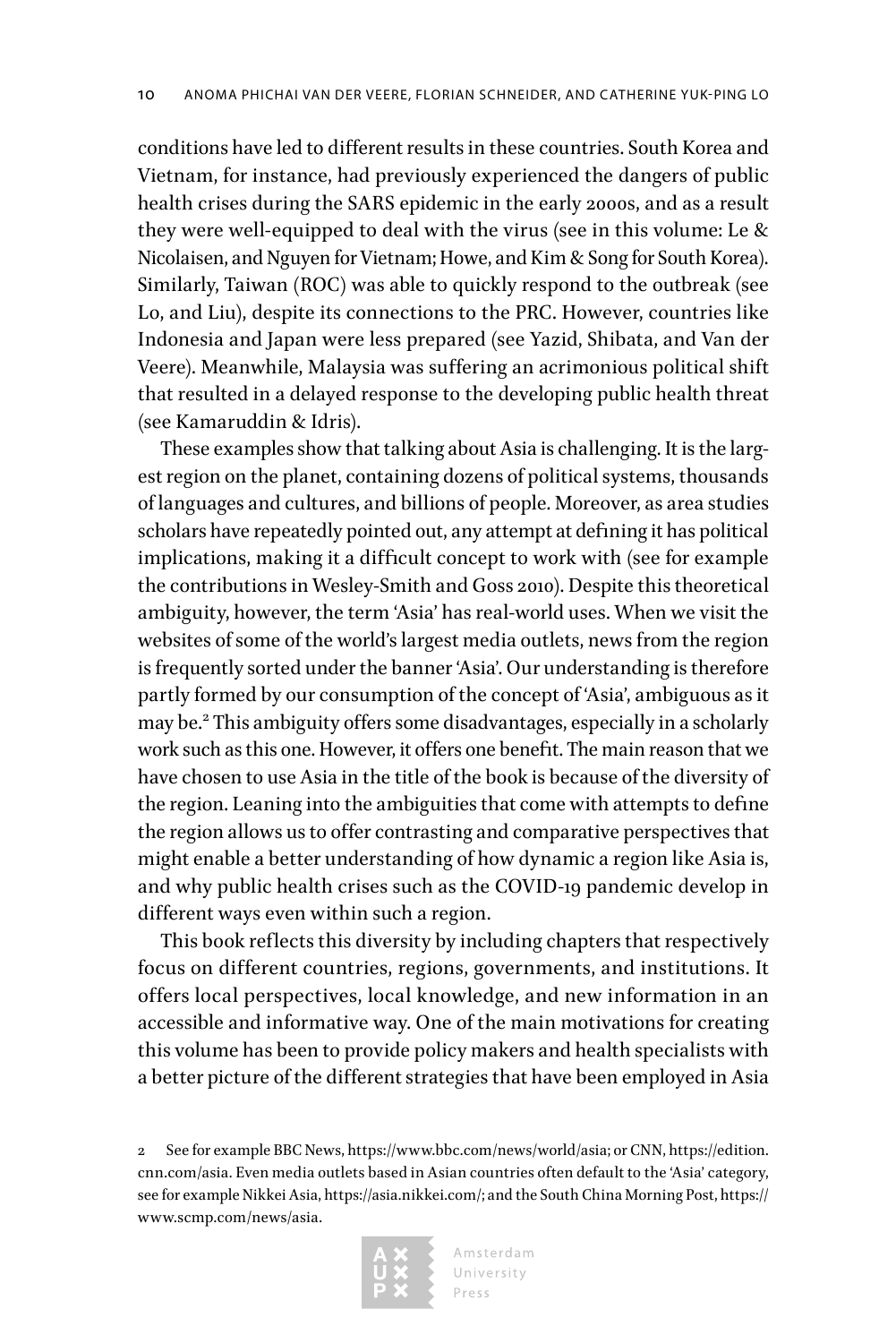during the COVID-19 pandemic. It does this using thoroughly researched and informed case-studies that are presented in an accessible format. Although every country has its own context, and every institution operates in its own place and time, hopefully this volume will deepen our shared understanding of how interconnected people and institutions interact during times of crisis.

### **The Importance of Understanding COVID-19 and Asia**

In 2019, the Nuclear Threat Initiative and the Johns Hopkins Center for Health Security published a report titled the 'Global Health Security Index' (2019). In its conclusions, the report judged countries like the United States, the United Kingdom, the Netherlands, and Brazil as being 'Most Prepared'. This was ostensibly for their ability to rapidly respond to the spread of an epidemic. The only two Asian countries deemed 'Most Prepared' were South Korea and Thailand. This was only a few months before the COVID-19 pandemic would devastate the global economy and throw international mobility into disarray. The COVID-19 pandemic, which is currently far from over, has already cost millions of lives and has shown that the list in this report was shockingly off the mark.

The supposed preparedness of different countries presented in this report is jarring considering the disorienting conditions into which the world was plunged as the pandemic spread. The constantly changing nature of the pandemic has left most observers guessing what was working well, and what was not. This has led to a wave of erroneous, often hastily constructed interpretations that have found their way into daily lived experiences. Japan is an excellent case in point. The country's government was slow to act when it was forced to deal with a cruise ship full of infected tourists in February and March 2020, early on in the pandemic. Through its ineffective handling of the situation, the government inadvertently created a cruise ship-sized COVID-19 petri-dish on the shore of Yokohama, near one of the world's most densely populated metropolitan areas. It was widely lambasted for this failure to act in the media and by other governments and institutions (Ratcliffe and Fonbuena 2020). Only two months later, however, with the number of infections stabilizing in the country but exploding abroad, the Director-General of the WHO praised Japan's approach, hailing it as a great success (Kyodo News 2020). This cycle of ascribing either failure or success, depending on the circumstances of the moment, has continued ever since.

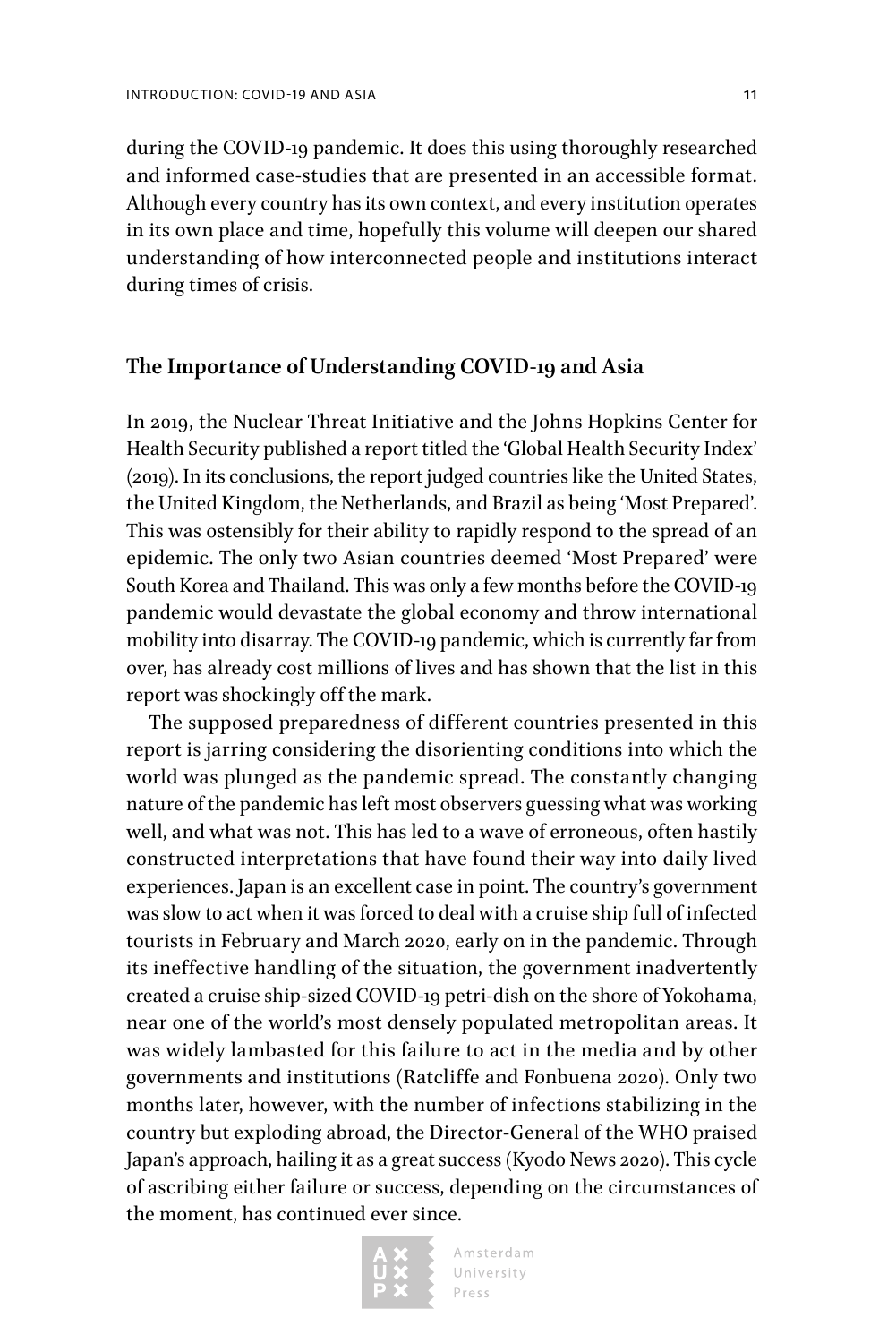There has been a tendency in media reports to arrive at hasty conclusions based on circumstantial evidence. This has in turn resulted in a high level of mixed messaging. However, it would be irresponsible to lay the blame solely with the media. Government officials, policy makers, and global actors have taken part in the same game. As a consequence, such inaccuracies have also found their way into official policymaking.

One example is an international comparative country review produced by the Dutch Ministry of Labour, Welfare and Sports. This report was written to inform the Dutch government about varying approaches to maintaining public health during the COVID-19 pandemic. The two health policy specialists who authored the report found it helpful for their understanding of Asia to include South Korea as a case-study. They employed the Hofstede model of national culture to frame their understanding of South Korea and indirectly the 'Asian approach'. Despite the wide-spread criticisms of the Hofstede model, it continues to be used as if it reliably represents factual and objective scientific analysis. It is beyond the scope of this volume to delve into the many problems with the model,<sup>3</sup> but it is helpful to quote a particular section from the aforementioned report in order to illustrate how this model is used to make problematic arguments about the success of the South Korean public health model:

A large difference becomes clear from the observation that South Korean society is a lot more collectivist. […].<sup>4</sup> Moreover, as South Korean society is primarily feminine this leads to most people realizing that everyone is part of a group or that their role is to protect vulnerable people. […]. To conclude, South Koreans are less abundant than Dutch people. This makes it easier for them to follow measures that restrict freedom for longer periods of time (Hagenaars and Jeurissen 2020, 12).<sup>5</sup>

3 The Hofstede model is by and large a collection of statistical information based on fallacious assumptions, yet it has remained popular as a measure for 'national cultures'. We agree here with Brendan McSweeney's description of the model as methodologically flawed and 'a restrictor not an enhancer of understanding particularities' (2002, 112). McSweeney also states that 'the identification claims are fundamentally flawed and the attribution of national level actions/ institutions to national cultures is an easy but impoverishing move'.

4 The part left out of the quotation above reads: 'And where the Netherlands is slightly risk averse and pragmatic, South Korea is very risk averse and extremely pragmatic. Both of these issues contribute to a culture that is able to change gears quickly and powerfully when necessary in the face of an emerging infectious disease.'

5 Author translation. For readers wondering if a translation of the complete section will add relevant context that will lead to the salvation of the report's conclusions, I can assure you none exists.

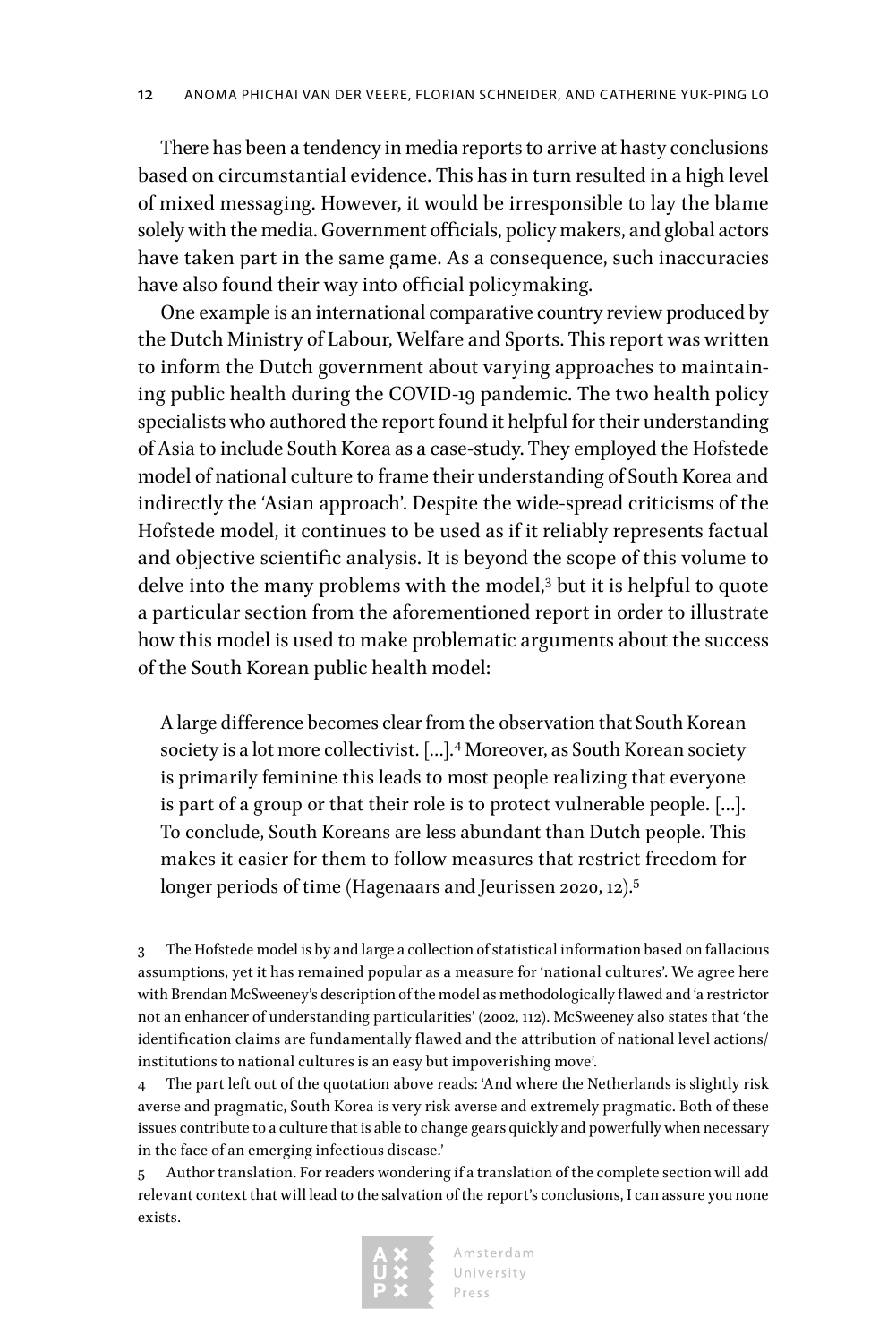All of the above statements can be disproven point by point. More importantly, the authors have chosen to eschew a thorough analysis that critically analyses domestic measures in the context of a more successful approach. Instead, they present their findings in a way that serves to justify their own set of (ineffective) public health measures – and even the hesitancy to implement such measures – in the context of the Netherlands. The conclusion ignores any political factors that may have caused Dutch people to be more hesitant towards public health measures. It also does not address the possible causes of civil compliance among South Koreans, such as previous experience with public health crises, national interests, or the evolution of transnational political discourses on public health. Instead, the population is deemed collectivist, feminine, and less abundant.

Interestingly, an early survey study showed that in countries including the Netherlands 'public belief in the effectiveness and the actual implementation of certain protective measures during the early phase of the COVID-19 pandemic in March 2020 was high' (Meier, et al. 2020). The decline in social compliance of Dutch people in the later months of the pandemic can therefore be better attributed to a set of obviated domestic circumstances that the authors of this report fail to address. Given this missed opportunity, or possibly in spite of it, the authors attempt to explain away public resistance in the Netherlands through naturalistic comparisons with the South Korean population. Their report is an excellent example of how actors outside of Asia frequently misunderstand, or even wilfully misrepresent, the politics and cultures of the region. Such actors use the regrettably widespread public ignorance regarding Asia to dismiss governance approaches that clash with entrenched habits and ideologies.

Of course, not all policy-makers dismiss Asia as callously as the authors of this Dutch policy report; many are aware that there are lessons to be learned. There is then a serious need for informed case studies that highlight the most important issues in an accessible, concise manner. This book seeks to do this. For example, it covers the South Korean case in two chapters. The first of these details and contextualizes the South Korean government's national interests within a framework of global health governance (Howe). The second chapter then explains how official and public sentiments have affected South Korea's relations with the WHO (Kim & Song). These and other case studies in this volume offer a wealth of in-depth information about how different governments, organizations, and political actors across the Asian region have handled COVID-19.

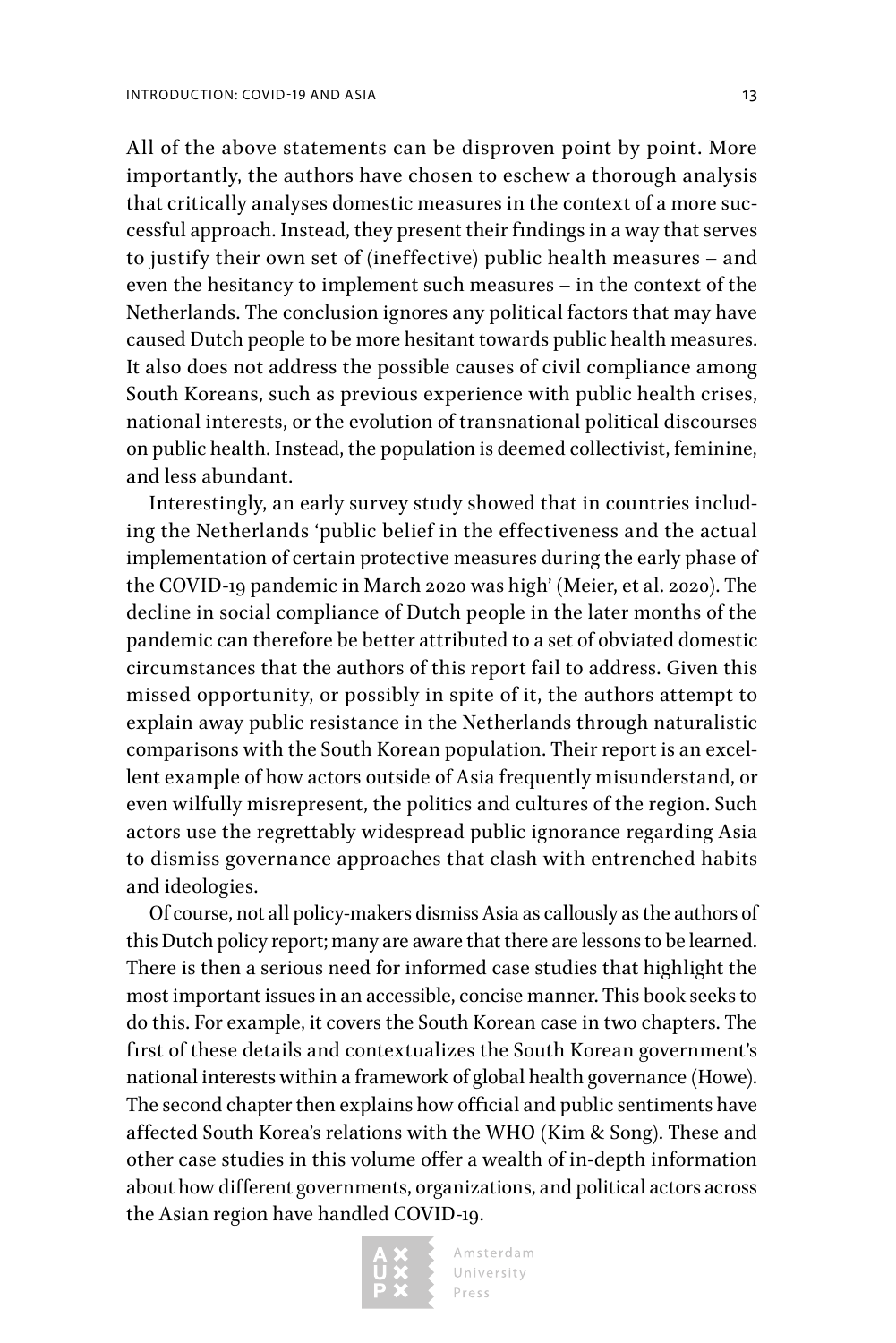### **Global Health Governance and Asia**

Under the strain of our world's ever increasing interconnectedness, the global system of health governance currently in place has come under increasing pressure. As the largest health institution in the world, the WHO's role in responding to the COVID-19 pandemic has been widely criticized for being slow and inefficient, and even for ostensibly appeasing China, where the virus originated. While governments were scrambling to respond to the emerging threat of COVID-19, the pandemic became increasingly politicized. Over the course of the pandemic, the line between public health concerns and political contestation has been blurred and the effects of already existing international political tensions have been magnified. An example of this was China's so-called 'mask diplomacy', where it sought to win the favour of other countries through the supply of masks and medical equipment (see Satoh). Another example is the high-profile political debates about the exact origins of the virus that have occurred in several different countries, particularly in the US.

The health-politics nexus is further demonstrated in the case of the WHO's declaration of a PHEIC. The WHO has had the responsibility for determining when an outbreak is a global public-health emergency since 2005. However, it has only done this five times prior to the COVID-19 pandemic: during the swine-flu pandemic in 2009; the Ebola outbreaks in West Africa in 2014 and in Congo in 2019; the emergence of polio in war zones in 2014; and the Zika epidemic in 2016. The amount of time it has taken for the WHO to declare a particular situation a PHEIC has nevertheless been a focal point of criticism. For instance, during the 2009 H1N1 outbreak, it took the WHO 38 days to declare a PHEIC after laboratories isolated H1N1 on 18 March 2009. In sharp contrast to the speed of global action regarding H1N1, a PHEIC was not declared until 138 days after the first detected case of Ebola in West Africa on 22 March 2014 (Hoffman and Silverberg 2018, 330).<sup>6</sup>

The reason why the WHO declares, or does not declare, a particular situation as a PHEIC has been another point of criticism. Critics have argued that the WHO's decision is based on the economic conditions of the affected countries. The Ebola outbreak in 2014 is a case in point. A leaked document shows that the WHO intentionally delayed declaring a PHEIC for the sake of avoiding catastrophic economic consequences for Guinea and other afflicted

<sup>6</sup> The H1N1 outbreak began on 15 March 2009, was detected on 18 March 2009, and was declared a PHEIC on 25 April 2009. The West African Ebola outbreak began on 26 December 2013, was detected on 22 March 2014, and was declared a PHEIC on 8 August 2014.

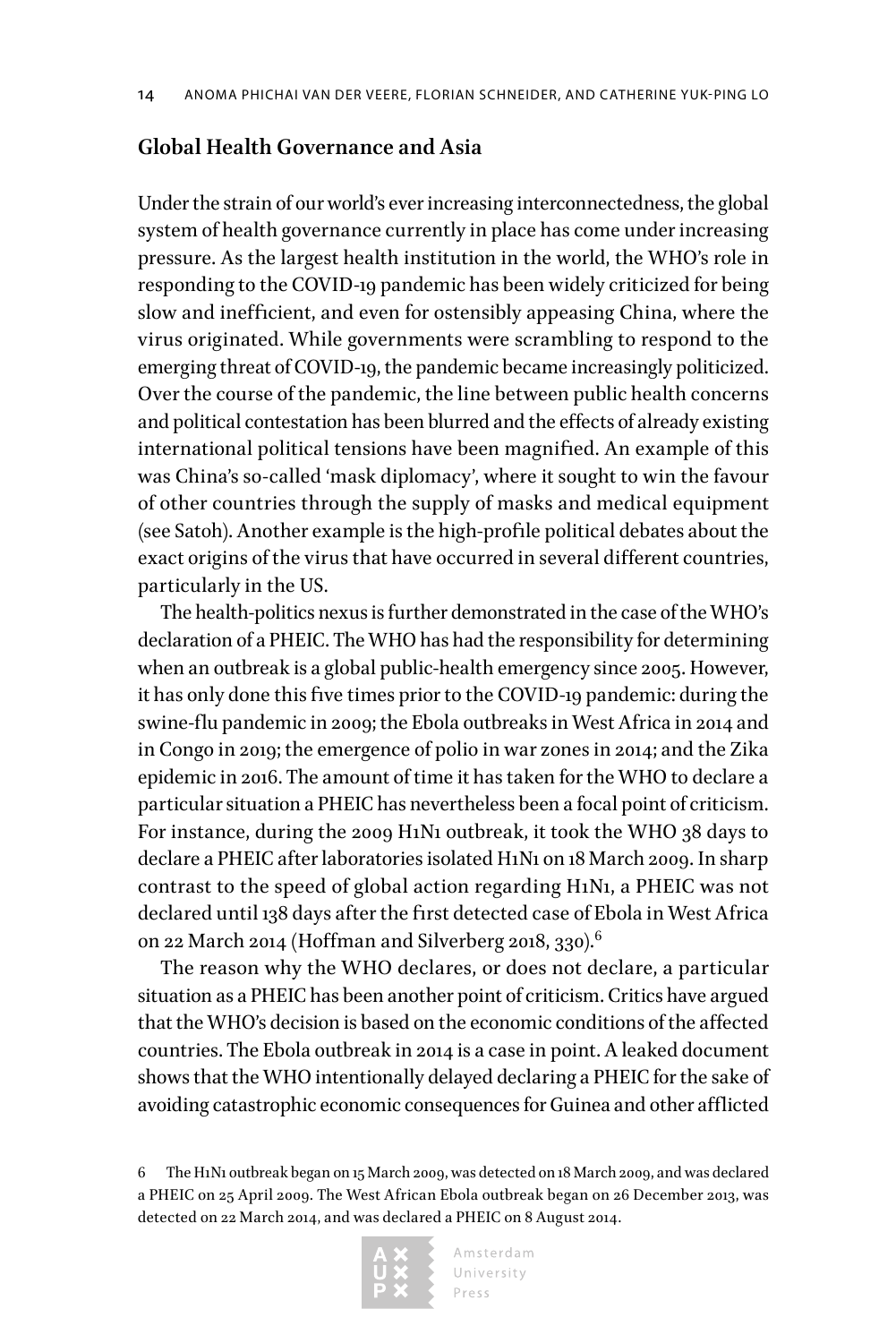countries (Boseley 2015). A study conducted by Hoffman and Silverberg (2018, 331) indicates that the direct impact of infectious diseases on the US is also a necessary condition for a global health emergency pronouncement. A PHEIC was declared ten days after the first US citizen was detected with the H1N1 infection. Meanwhile, Ebola was declared a PHEIC just six days after infected health care providers arrived in the US for treatment on 2 August 2014.

When COVID-19 hit at the start of 2020, the WHO was blamed for serving the interests of the Chinese government. Social media users have mocked the WHO as 'Winnie the Pooh Health Organization', referencing the common practice among Chinese Internet users of comparing Chinese President Xi to Winnie the Pooh (McDonnell 2017). Others have referred to the WHO as CHO (Chinese Health Organization) to express their anger about the way that the WHO is supposedly managing the pandemic in line with Chinese interests (see Van der Veere). The US and countries in Europe have condemned the WHO for being vulnerable to Chinese influence. This susceptibility is exemplified in the eyes of critics by the fact that Taiwan, also called the Republic of China (ROC), has not been invited to attend the World Health Assembly (WHA), the highest decision-making body within the WHO, since 2017 (see Lo).

In the process, the legitimacy of the WHO has gradually been eroded. Although we can attribute a certain degree of this erosion to global perceptions of its response, we also need to understand the current state of the organization and the way it functions. Established in 1948 as a specialized agency of the United Nations (UN), the WHO is currently the most comprehensive global health organization, tasked with preventing the global spread of diseases and promoting better health around the world. The WHO has a decentralized structure, operating from its Geneva headquarters and six regional offices. The Secretariat, headed by the Director-General, is responsible for the dayto-day operations of the health agency in collaboration with the regional and country offices. The Director-General is appointed by and responsible to the World Health Assembly (WHA) that sets the agenda and approves the budget of the WHO during the annual meeting held in Geneva, Switzerland.

The WHO's budget operates on a two-year cycle, and in 2018-2019, it received US\$4.4 billion. To place this number in perspective, this is less than that of a typical major hospital system in the US (McKeever 2020). The organization receives its funding from two main sources. The first of these is assessed contributions, payable by its 194 Member States.7 The

<sup>7</sup> The amount of the assessed contributions each Member State must pay is calculated relative to the country's wealth and population (See WHO 2021).

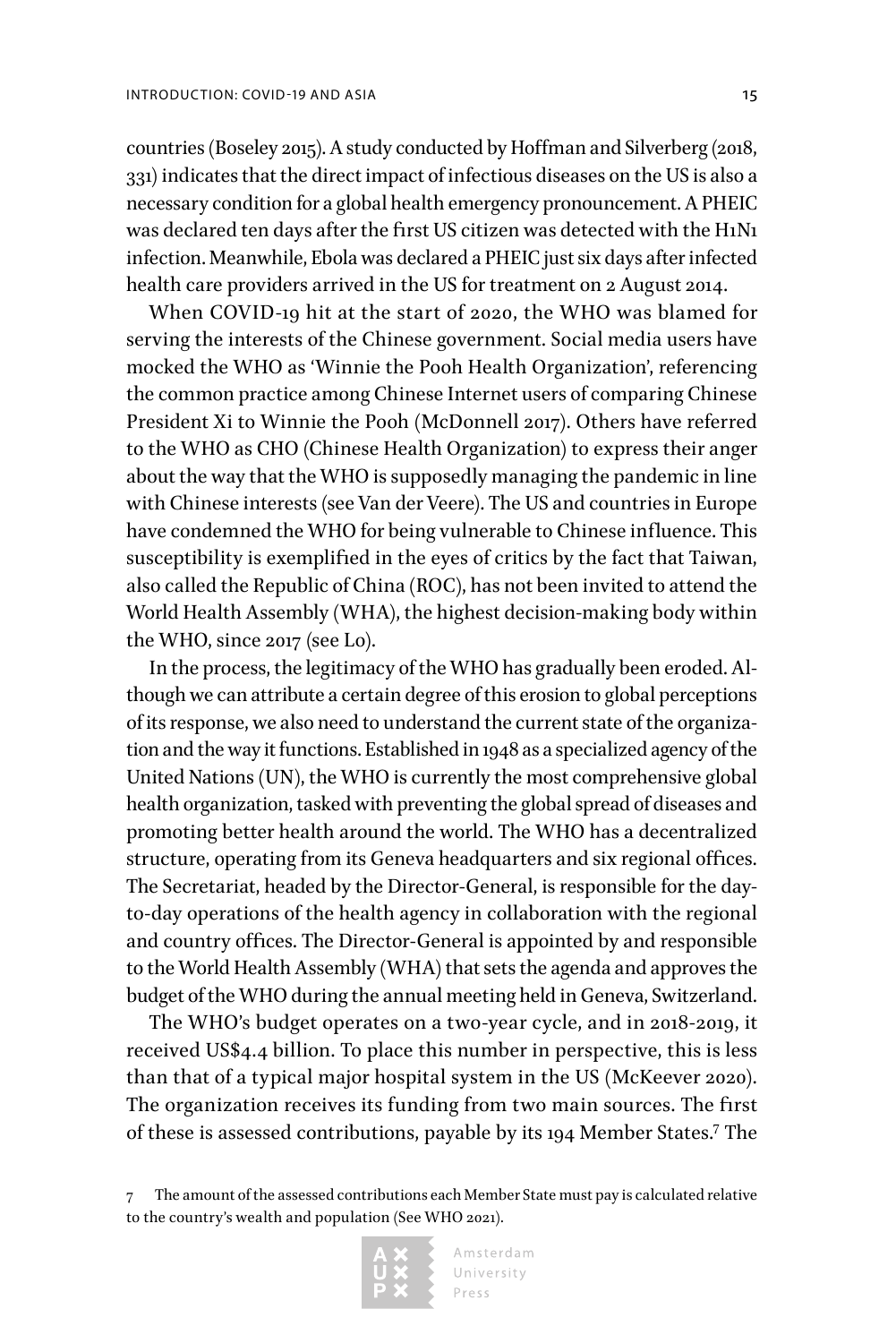second source is voluntary contributions made by Member States (in addition to their assessed contributions), by other UN organizations, as well as by intergovernmental organizations, philanthropic foundations, and the private sector.

The size of assessed contributions, which are a key source of WHO financing, declined following the 2008/09 global financial crisis. To date, about 80% of the WHO's funding comes from voluntary contributions (WHO 2021a). It is important to note that 96.1% of all voluntary donations should be spent either according to the contributors' priorities, or are tied to specific programme areas and/or geographical locations and must be spent within a specified timeframe (WHO 2021a). $^8$  In other words, the WHO only has full discretion over approximately 3.9% of all voluntary contributions. This therefore means that the WHO has limited financial autonomy to initiate new programmes for advancing overall global health.

The WHO seemed set to encounter a budget crisis at the start of the COVID-19 pandemic. As the biggest single donor, accounting for 15% of the WHO's biennial budget in 2018-2019 (McKeever 2020), the US suspended its funding in April 2020. Under the administration of former US president Donald Trump, the US withdrew from the WHO in July 2020, accusing the organization of being too slow to respond to the outbreak in China and being too deferential to the Chinese government (Alpert 2020). The Biden administration has since halted the US withdrawal from the WHO. However, it is widely believed that funding for the WHO still needs to be diversified to pre-empt future budget crises triggered by the withdrawal of key contributors. The availability of sufficient funding is crucial for the WHO to facilitate timely responses in emergency situations, including global infectious disease outbreaks.

In addition to budgetary constraints, the WHO functions under a specific set of rules: the International Health Regulations (IHR). This is a legalbinding global agreement for addressing the risks of the international spread of infectious diseases and is also geared to avoiding unnecessary interference with international travel and trade (WHO 2008). The first version of the legal framework, the International Sanitary Regulations (ISR), was issued in 1951, and there have been a number of revisions since then. Following the eradication of smallpox in 1980, the WHO revised the IHR in 1981 to focus

<sup>8</sup> The voluntary contributions are further categorized based on the degree of flexibility the WHO has in deciding how to spend these funds. These are fully flexible core voluntary contributions (3.9%), partially flexible thematic and strategic engagement funds (6%), and non-flexible specified voluntary contributions (90.1%; WHO 2021).

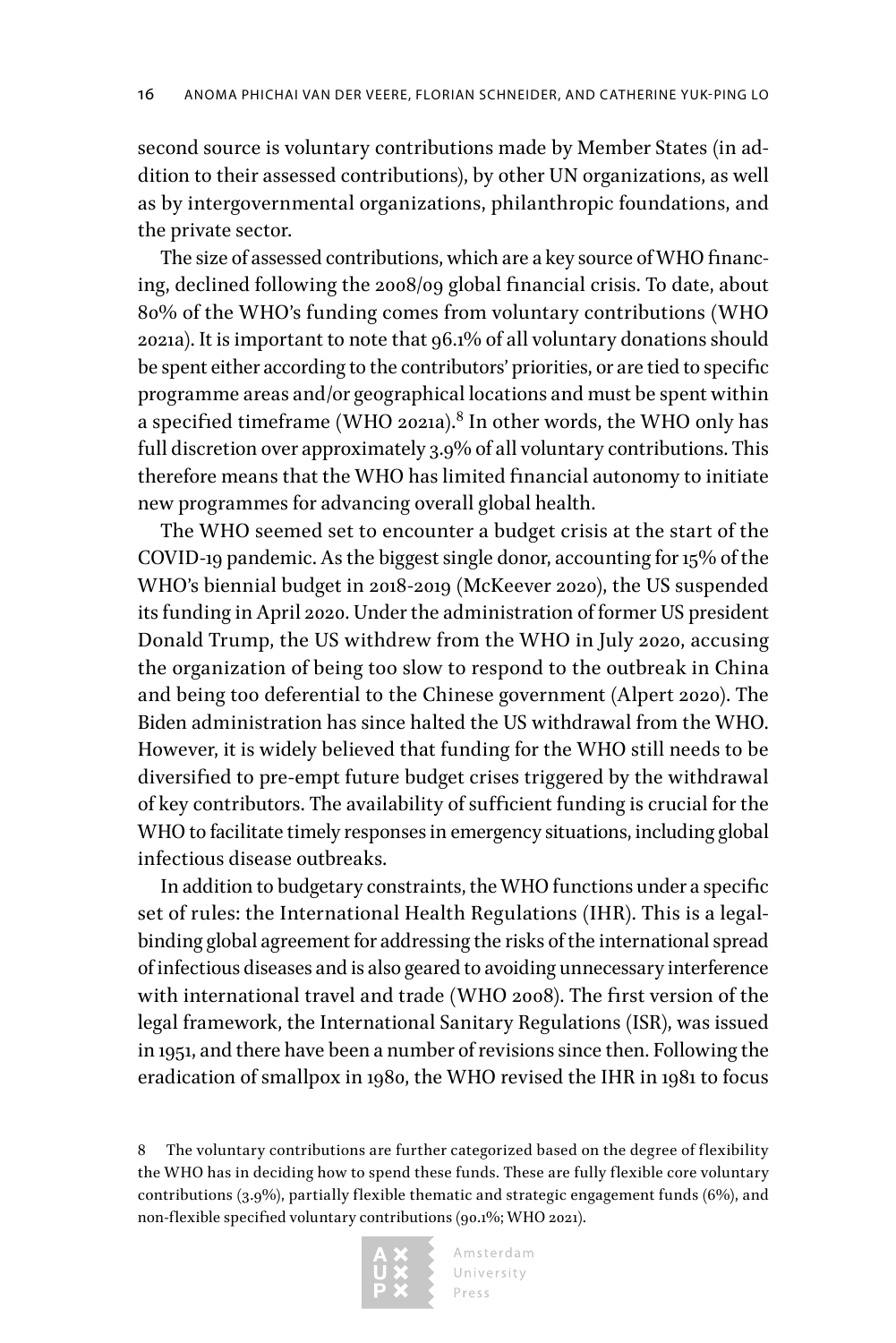solely on three diseases: cholera, yellow fever, and plague. After the outbreak of Severe Acute Respiratory Syndrome (SARS) in 2003, the organization again revised the IHR in 2005, with these revisions entering into effect in 2007.

This current version of the IHR, also referred to as IHR (2005), has a much broader scope of application than earlier versions, covering 'all events potentially constituting a public health emergency of international concern (PHEIC)' (WHO 2008, 19). The current IHR took into account the reluctance of the Chinese government to share information during the early stages of the outbreak of SARS in 2013. As a result, the current IHR was revised to guarantee that event-related information provided by the country that is notifying the organization about a disease outbreak is not shared with other countries before the WHO has announced that there is a PHEIC. This mechanism aims to 'protect affected countries from any unjustified overreaction by other countries' (WHO 2008, 19). Following an official PHEIC announcement, the WHO is allowed to share information concerning an outbreak with member states.

In addition to enabling information sharing, the declaration of an outbreak as a PHEIC also allows the WHO to activate its funding channels to grapple with global health emergencies in a short period of time. The first WHO funding channel is the Contingency Fund for Emergencies (CFE). Established in 2015, the CFE aims to remedy the WHO's chronic budget deficit and the overdependence on voluntary contributions, allowing the organization the flexibility to scale up operations during disease outbreaks and health emergencies. Funding from this mechanism can be released in less than 24 hours and utilized for financing immediate response activities. One month after declaring COVID-19 a PHEIC, the CFE had provided US\$8.9 million for COVID-19 when no other funding was available (WHO 2021b). The WHO then called for US\$675 million in the Strategic Preparedness and Response Plan (SPRP), another WHO funding channel, after the PHEIC declaration was made (WHO 2020a). The WHO has reached the target, having received US\$677 million from its member states by 1 April 2020 (WHO 2020a). The COVID-19 Solidarity Response Fund is the third funding channel through which individuals, philanthropists, and businesses are able to contribute to WHO-led efforts in responding to public health crises. This Solidarity Response Fund received more than US\$108 million in donations from over 203,000 individuals and organizations in the first two weeks after the WHO officially declared COVID-19 to be a PHEIC (WHO 2020b).

While this PHEIC-induced global financial mobilization has been quite successful in the case of COVID-19, overall compliance of member states with the IHR has been questionable. For example, the IHR (2005) requires

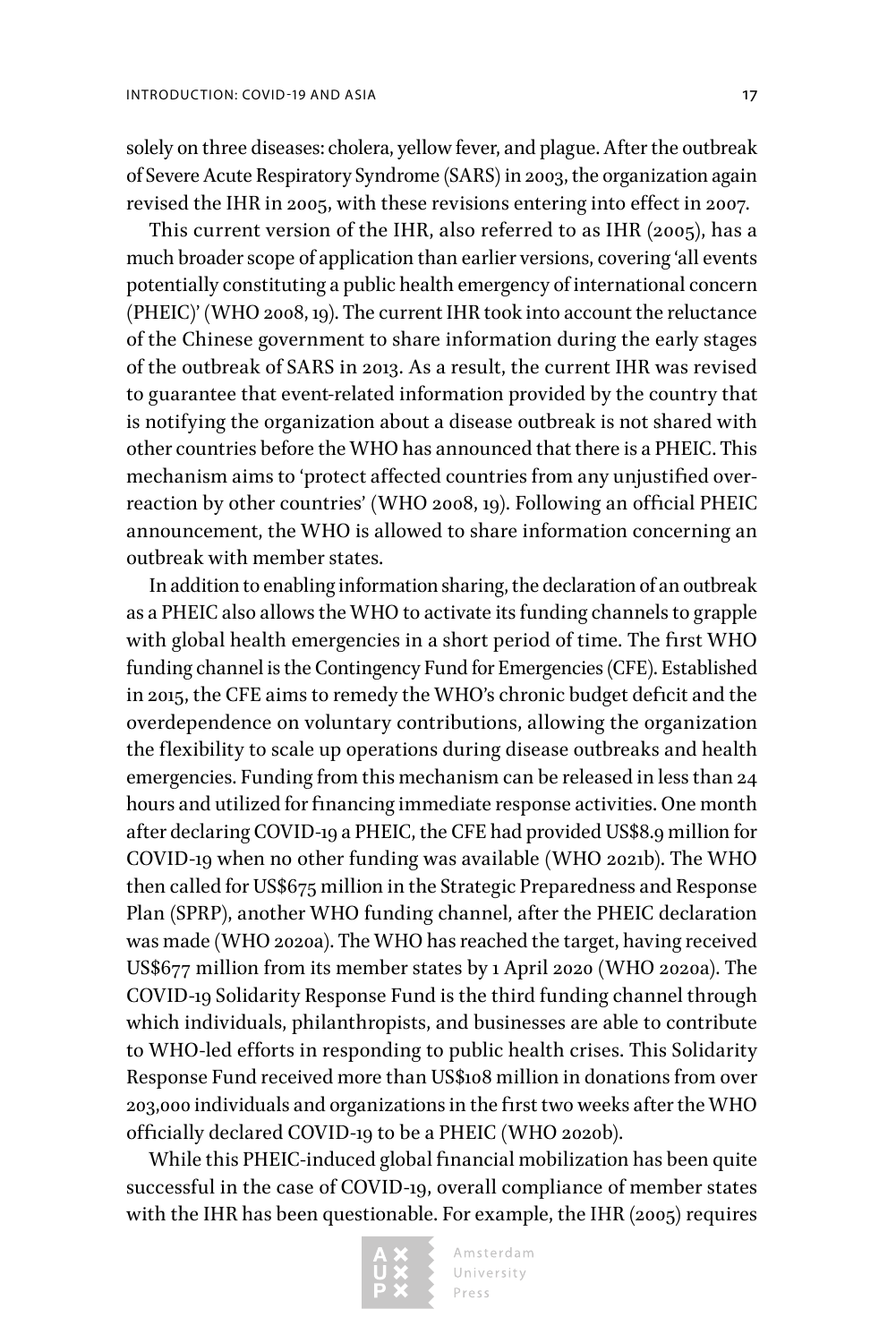member states to strengthen or re-establish the public health infrastructures designed to facilitate early recognition of, and rapid response to, emerging diseases. As part of their commitment to the IHR, participating countries agreed to comply with these rules by 2012. However, only about one-third of participating countries (64 countries) reported fully achieving the core capacities by 2014 (Gostin and Katz 2016, 276).9 Based on these figures, it is not surprising to see that many countries were not ready to deal with COVID-19. It remains to be seen whether countries' approaches to compliance with the IHR have changed as a result of the pandemic.

Apart from the limitations of voluntary compliance with the IHR, we have seen an erosion of member states' trust in the WHO. As globalization has pushed the integration of national economies to the point of interdependence, transportation systems have developed along the same lines. This means that a country cannot physically isolate itself from the rest of the world without inflicting economic damage on itself. As the pandemic hit, an urgent concern for national governments was therefore controlling the in- and outflow of people, especially tourists and migrants. When COVID-19 was declared a PHEIC, the WHO simultaneously advised states to keep borders open on the basis of the IHR. However, almost every country ignored the WHO's advice, and many countries even closed their borders to all nations (Mallapaty 2020), leading to an unprecedented crisis for migrant workers in a number of Asian countries (See Part IV of this book).

In this sense, the complete lockdown of Wuhan in China set an example (see Lo). However, other countries and regions also took measures that affected how human beings could move across space. Foreign workers were barred from entering or leaving Japan, often stranding them abroad away from their jobs, homes, and families. Meanwhile Taiwan's exclusionary guest worker policy made it practically impossible to include all migrants in public health strategies dealing with the pandemic (see Liu). In the case of Indonesia, a country that sends more workers abroad than it receives, a wave of returning migrant workers exerted sudden pressure on the country's healthcare system (see Yazid). The mobility of foreign workers is intricately

<sup>9</sup> According to the IHR (2005), member states of the WHO are required to submit a selfevaluation of their core capacities for emergency preparedness and responses. The designated thirteen core capacities include: (1) Legislation and financing; (2) IHR Coordination and National Focal Point Functions; (3) Zoonotic events and the Human-Animal Health Interface; (4) Food safety; (5) Laboratory; (6) Surveillance; (7) Human resources; (8) National Health Emergency Framework; (9) Health Service Provision; (10) Risk communication; (11) Points of entry; (12) Chemical events; and (13) Radiation emergencies.

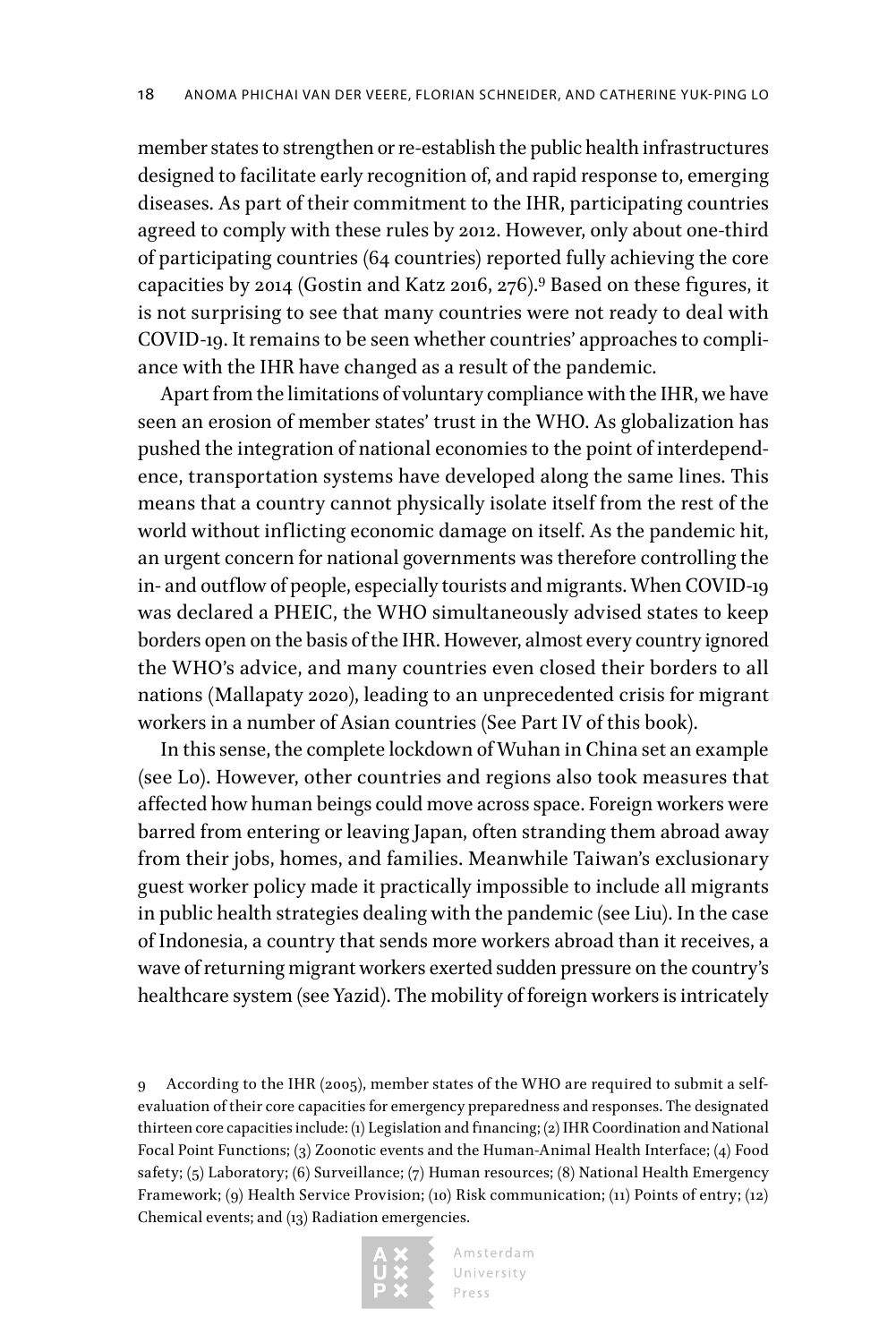linked with global health governance and any strategy to contain a pandemic has to account for the inherently transnational nature of public health crises.

As the case-studies in this volume also show, these developments can have devastating long-term effects for the future of global health governance. This is especially as public trust in governments during health crises has previously proven to be reliant on cooperation with the WHO (see Ishikawa & Kohara). To regain public trust, some WHO member states called for a more in-depth investigation into the origin of the virus during the WHO's annual decision-making meeting, the World Health Assembly (WHA) in May 2021. This was after an international mission to China earlier the same year proved inconclusive (Larson 2021).

The WHO's investigation and report have also faced criticism for failing to include all essential data, as well as for not fully evaluating theories that COVID-19 was the result of a leak from a laboratory located in the Wuhan area (Miller, Nebehay, and Farge 2021). Critics allege that the WHO has been too deferential to China in its handling of the COVID-19 pandemic and its sharing of data concerning viral origins. They argue that a drastic reform of the WHO is needed to avoid future COVID-like crises. Among the recommendations for the organization's reform are measures to boost the WHO's independence, to give it the power to investigate serious health threats in countries concerned, and to allow it to sound the alarm about risks without waiting for the green light from the countries that have notified it about disease outbreaks (Larson 2021). In the absence of a meaningful reform, it cannot be assumed that the WHO will have an appropriate response to future global health crises. Neither can it be assumed that national governments will listen to the WHO's advice.

### **Overview of the Volume**

This volume is organized around four themes: health policy in Asia and the global community; the future of global health governance in Asia; domestic responses to COVID-19 in a globalized Asia; and migrant workers and the global economy during COVID-19.

Part I of the book is devoted to an assessment of health policy in Asia and the interactions between the agencies at national, regional, and global levels in times of infectious disease outbreaks. Satoh, for example, highlights the inherent deficiency of the UN system, showing that differences between political values among member states and the principle of upholding state sovereignty make joint actions difficult. This has been demonstrated during the COVID-19 pandemic. The WHO has been unable to make China

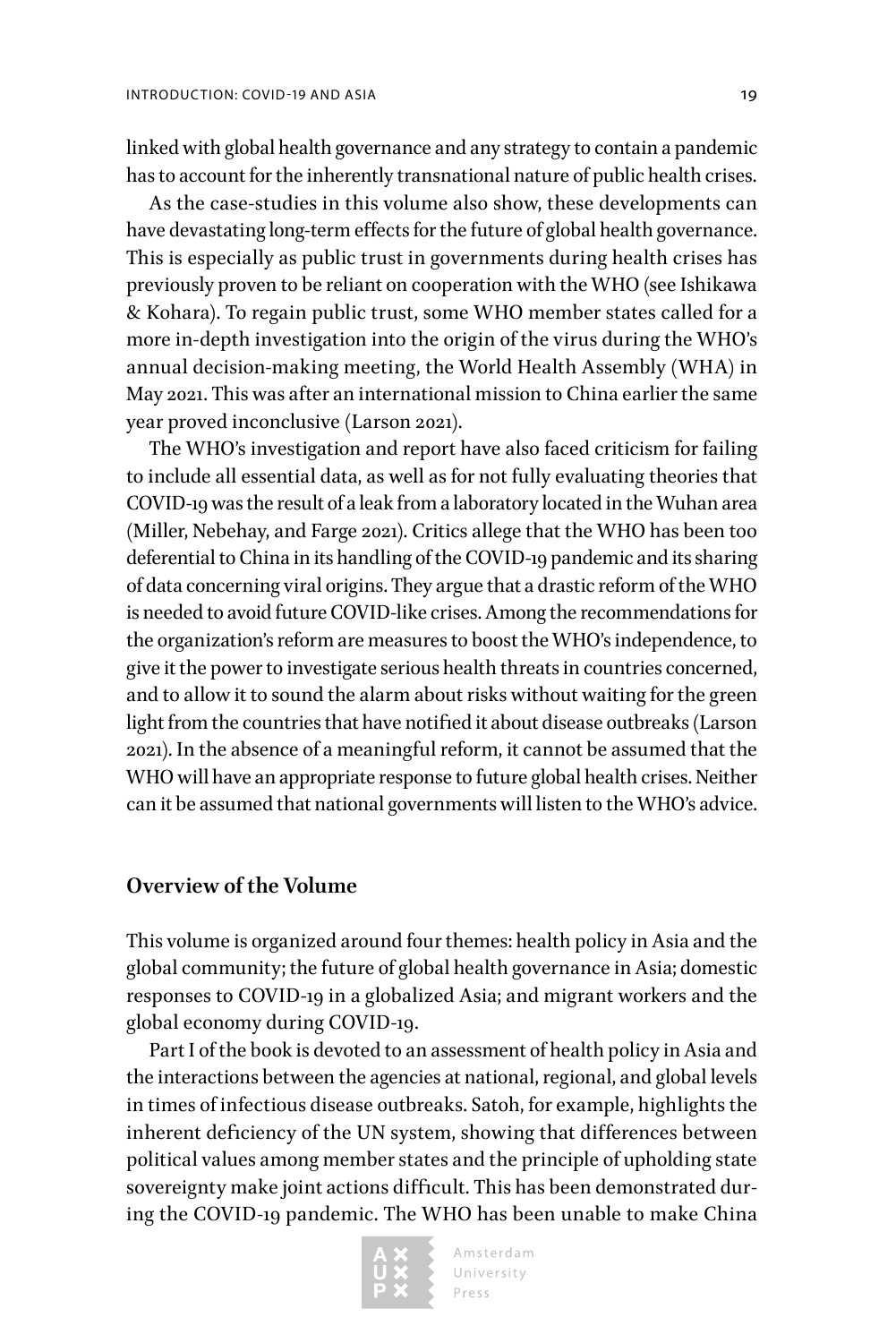accountable for their poor track record of transparency, issuing guidelines that member states can easily ignore. Moreover, the WHO has been vulnerable to great power competition between the US and China, undermining coordinated disease responses at both regional and global levels. Satoh argues that US action (or inaction) has been by far the most consequential in undermining the confidence of the global community towards the WHO.

In contrast, Koga argues that the Association of Southeast Asian Nations (ASEAN), the key regional organization in Asia, has made a successful effort to build its own capacity to tackle emerging infectious diseases (EIDs). Koga demonstrates how ASEAN's mechanisms to tackle EIDs were been developed prior to the COVID-19 outbreak. ASEAN's health governance efforts were initiated during the Cold War against the backdrop of great power rivalry, long before the COVID-19 outbreak took place. An acceleration of the institutionalization of health cooperation among ASEAN member states then occurred after the SARS outbreak in 2003.

Criticism of the functioning of the WHO has been prolific. However, while critiques of the WHO and the UN system are valid, Ishikawa & Kohara show that the WHO has nevertheless played a positive role in countries encountering infectious disease outbreaks. In their chapter they offer a statistical investigation into public levels of trust in selected Asian countries before and after the 2003 SARS outbreak. They demonstrate that public trust in government dropped in the countries that were seriously affected by SARS. However, they further show that the deterioration in trust was alleviated in countries hosting a WHO collaborating centre in a domestic research institute. This suggests that such collaboration with the WHO can mitigate declining public trust in national governments during public health crises.

Part II of the book, taking into account the function of the WHO in coordinating disease responses in Asia, attempts to envision the role of the institution in global health governance in the future. Gong & Li, for example, assess Chinese influence on the WHO and the role of China in global health governance. They argue that Chinese leadership potential has been constrained by several factors. Among these factors, two of the most important are the relatively low contributions that China makes to the funding of the WHO when compared to traditional donors as well as China's illiberal and fragmented domestic governance structure. As such, it is misleading to assume that China will have sufficient resources to lead global health governance, despite the declining role of the US.

Looking at the attitudes towards the WHO of Asia's other leading power, Van der Veere shows that Japan viewed the WHO as a neutral and scientific source of information during the outbreaks of SARS, Middle East Respiratory

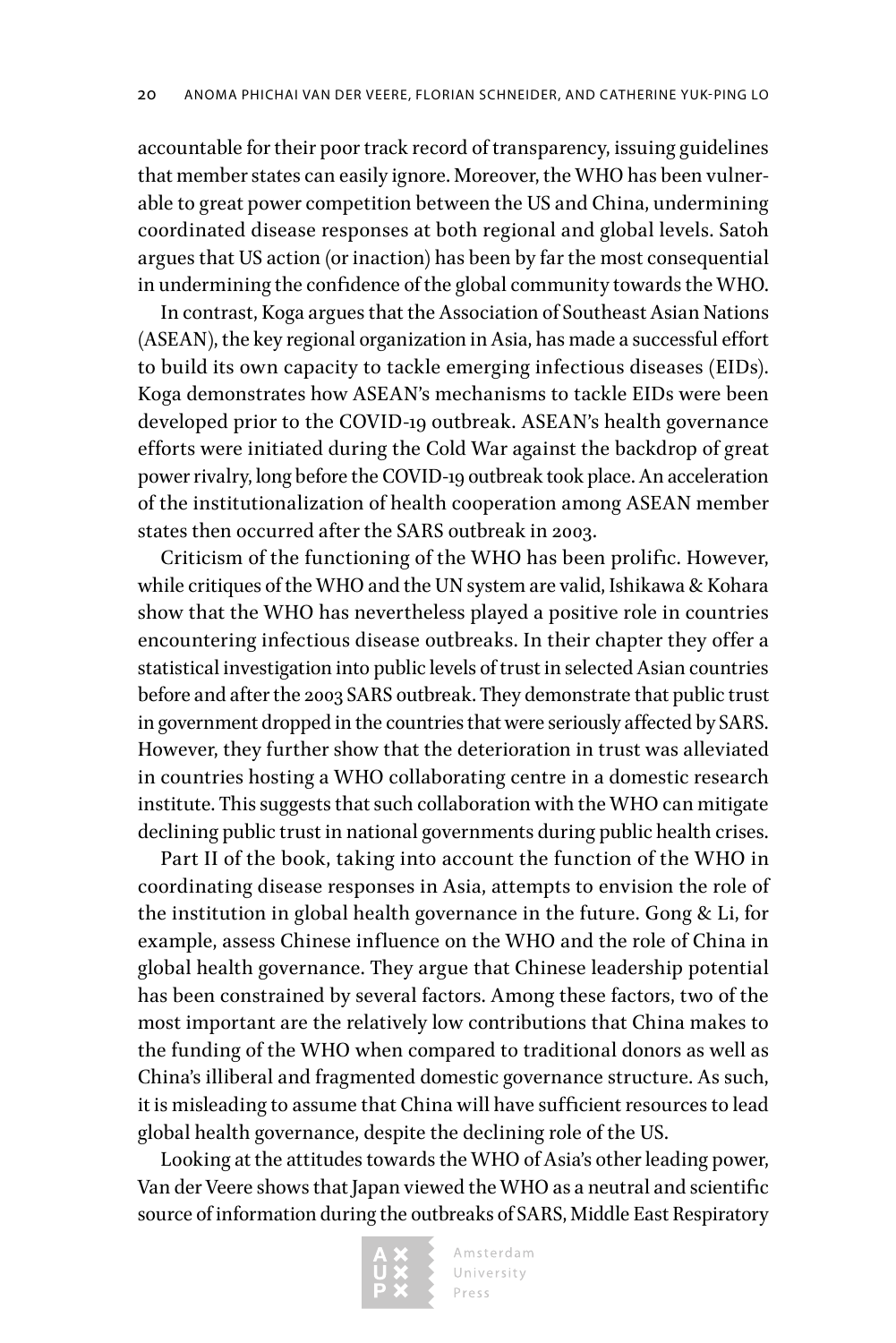Syndrome (MERS), and COVID-19. It has often used specific information from the WHO to justify domestic policy goals. However, trust in the organization among policymakers has faltered due to its connection with China. Van der Veere argues that the importance of the WHO in Japan has declined and will continue to do so as long as the organization's neutrality is in doubt, and as long as its guidelines and advice conflict with the country's domestic agenda.

In contrast with the Japanese case, Howe shows that the Republic of Korea (ROK) has seized the opportunity provided by COVID-19 to present itself as a health leader on the world stage. It has positioned itself as an exemplary member state to the WHO over the course of the COVID-19 pandemic. The ROK has not only followed and promoted WHO guidelines, but has also been at the forefront of developing measures to combat COVID-19. Howe further argues that South Korea, as a middle power, is likely to continue its support of the WHO and increase its contribution as a global player in the field of health governance.

While South Korea has increasingly contributed to global health governance, it has frequently been argued that the role of Taiwan in global health governance has remained minimal because of its ambiguous international status and the increasing pressure exerted on it by the People's Republic of China (PRC). Offering a contrasting argument, Lo instead posits that the *de facto* status of Taiwan may allow it to escape the so-called 'realist trap' that state actors often encounter in global health governance. This trap describes the way that states seeking to engage in international cooperation face problems such as freeriding or failure to comply with existing norms and regulations. In escaping this trap, Lo argues that Taiwan has the potential to participate in global health governance in a meaningful way.

Part III of the book consists of a number of contributions examining domestic responses to COVID-19 in Asia. These case studies explore the various factors that have contributed to, or impeded, an effective response to COVID-19, and their effects on the local population. For example, Nguyen shows that Vietnamese measures to respond to COVID-19 were taken ahead of recommendations made by the WHO in the early stages of the global outbreak. The chapter also shows how the early responses and strict policies adopted in Vietnam have limited the spread of COVID-19 in the country. Yet, despite Vietnam's relative success during 2020, Nguyen also demonstrates the socio-economic impacts that COVID-19 has had on healthcare in Vietnam, calling for the provision of social support to those who are most vulnerable during public health crises.

The chapter by Le & Nicolaisen describes further underlying factors that have led to the success of the Vietnamese response to COVID-19, namely the

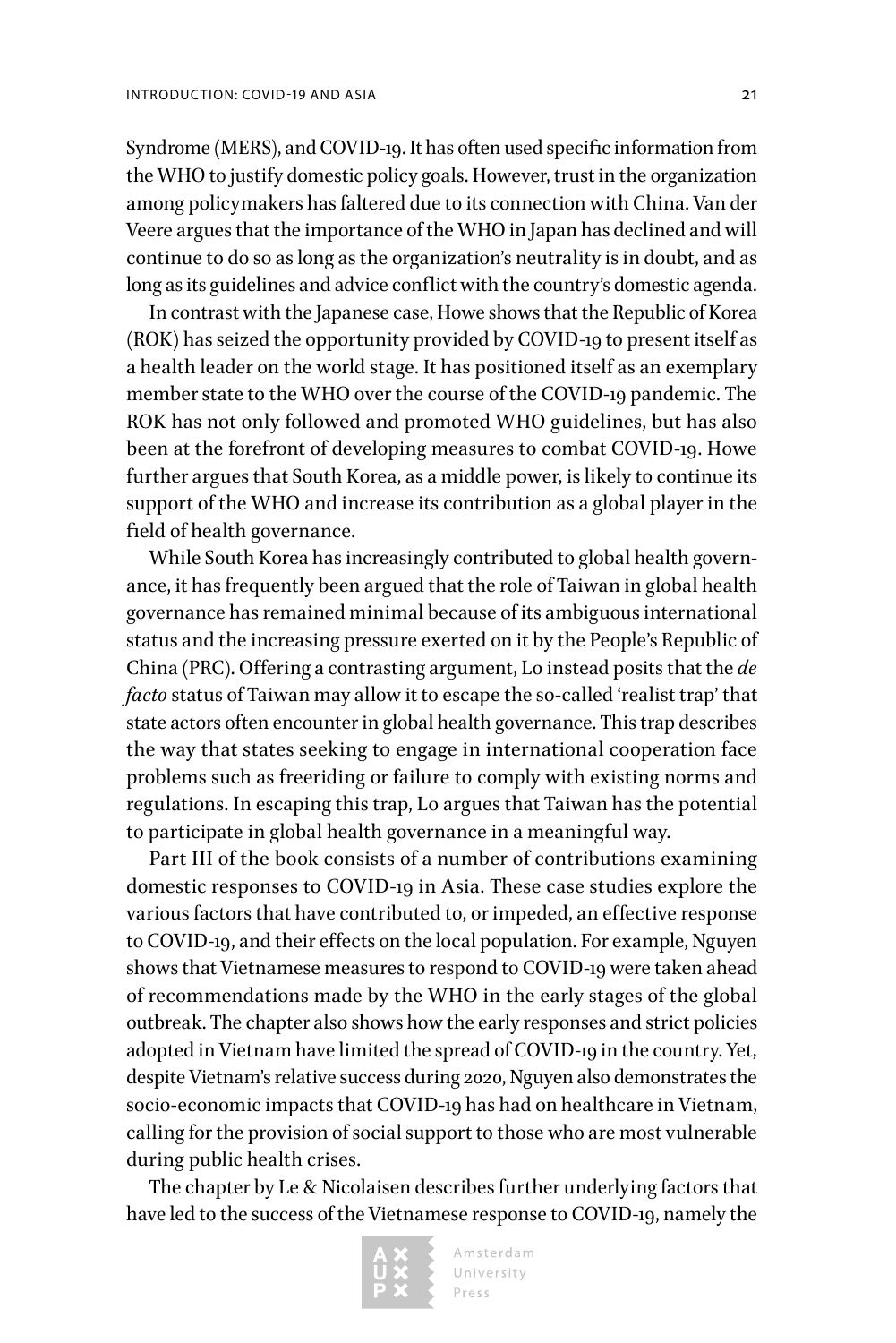timeliness in implementation of policies, the country's prior experiences in infectious disease crises, the transparency in communication, and the active social mobilization. Drawing on the extensive research of Vietnam they have conducted in the past, Le & Nicolaisen argue that the political legitimacy gained by the Vietnamese government could diminish once the pandemic is over. They suggest that this could occur if there is a reversal of transparent communication or a continuation of economic uncertainties during the post-COVID-19 era.

While fast action helped contain the spread of COVID-19 in Vietnam, in their chapter Kamaruddin & Idris demonstrate that there are more factors than rapid responses in play. They show that the Malaysian government was in the middle of political unrest when COVID-19 struck and had to scramble to respond appropriately. Accordingly, Kamaruddin & Idris highlight how a professional and well-established civil service system can also be key to shaping a country's pandemic response, even in times of political crises.

However, countries' actions in response to COVID-19 have not only been domestically focused. Kim & Song show how, in its response to COVID-19, the South Korean government quickly embraced multilateralism. It provided financial resources to key global health initiatives for fair and equal access to COVID-19 vaccines, established global platforms for dialogue, and enhanced its participation in global health institutions. They further demonstrate how the South Korean government has displayed consistent support for the WHO despite swaying public sentiments in South Korea toward the WHO's management of the situation, and a wavering public position towards China.

Part IV, the final section of the book, takes a closer look at the effects of COVID-19 on workers in different Asian nations, in particular non-regular workers and migrant workers. It examines the socio-economic impacts of COVID-19 related measures in societies in Asia. To start this section, Lo discusses the economic and political repercussions on the Chinese economy of the COVID-related Non-Pharmaceutical Interventions (NPIs). Considering the ongoing Sino-US trade disputes and the rising suspicion of China and Chinese firms in the US and Europe, this chapter asks to what extent the Chinese Communist Party (CCP) will be able to save its performative legitimacy through the new economic strategy dubbed the 'dual circulation strategy'. It looks at the implications of Chinese economic reforms in the post-COVID-19 era.

With economic reforms likely to follow after the COVID-19 pandemic in different countries, changes to the mobility and health conditions of migrant workers need to be understood. A chapter by Liu presents Taiwan's successful experience in dealing with the COVID-19 pandemic during 2020. It also shows,

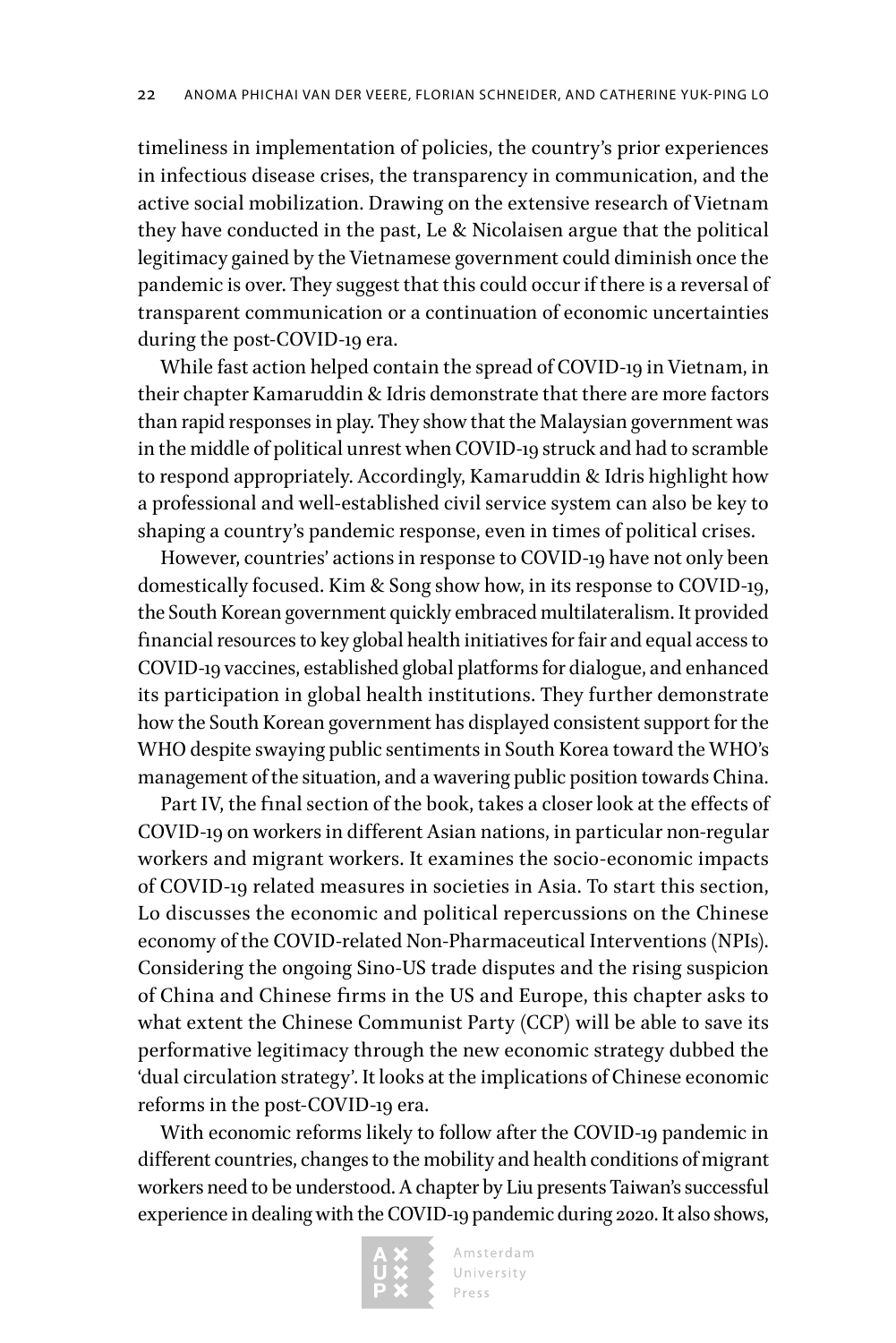however, how the pandemic has exposed the vulnerability of migrant workers in Taiwan, who often lack healthcare access and financial support. Presenting these problems faced by migrant workers in Taiwan, Liu calls for changes to the 'divide and exclude' guest worker policy that leaves migrant workers facing dire working conditions and unable to access basic health services.

Low-wage and migrant workers seem to be among the most vulnerable groups during public health crises, when existing inequalities are magnified. In a chapter looking at Japan, for example, Shibata shows how the problems faced by Japanese workers during the COVID-19 pandemic can be best understood when seen through the lens of the country's on-going neoliberal reforms and when changes in Japan's labour market and public health system are taken into consideration. Shibata argues that the problems that Japanese workers face in the labour market and the welfare system have created a number of obstacles to the successful management of the pandemic and the necessary public health interventions. The chapter concludes that the WHO needs to consider the impacts of nation-specific, socio-economic institutions on public health to improve the formulation of its recommendations regarding how to respond to global health crises such as COVID-19.

While Japan is a country that receives migrant workers, Indonesian workers mostly migrate to other countries. The chapter by Yazid describes how Indonesia has responded to the COVID-19 outbreak, which has seen a wave of returnees arriving in the country. Yazid shows that Indonesia's responses are essentially in line with the recommendations of the International Labour Organization (ILO). However, like the arguments made by Shibata about the WHO, Yazid argues that global institutions, in particular the ILO, should take into account the specific characteristics and needs of each country when formulating a global response.

The COVID-19 pandemic has made it clear that public health crises are complex and dynamic processes. As the case-studies in this volume show, we need to thoroughly understand how certain actions result in particular consequences. Even if a response is quick and effective, as in the cases of Vietnam and Taiwan (ROC), there are still segments of the population that can suffer under the new measures put in place. Socio-economically vulnerable groups, such as low-income informal workers, or immigrant workers, are especially prone to marginalization. The success of a response to a sudden public health crisis is therefore not only determined by the number of infections, but by the long-term effects on the public.

Moreover, the politicization of public health has impeded the implementation of a unified global response. This extends from the great power politics between China and the US to the prioritization of a domestic agenda in the

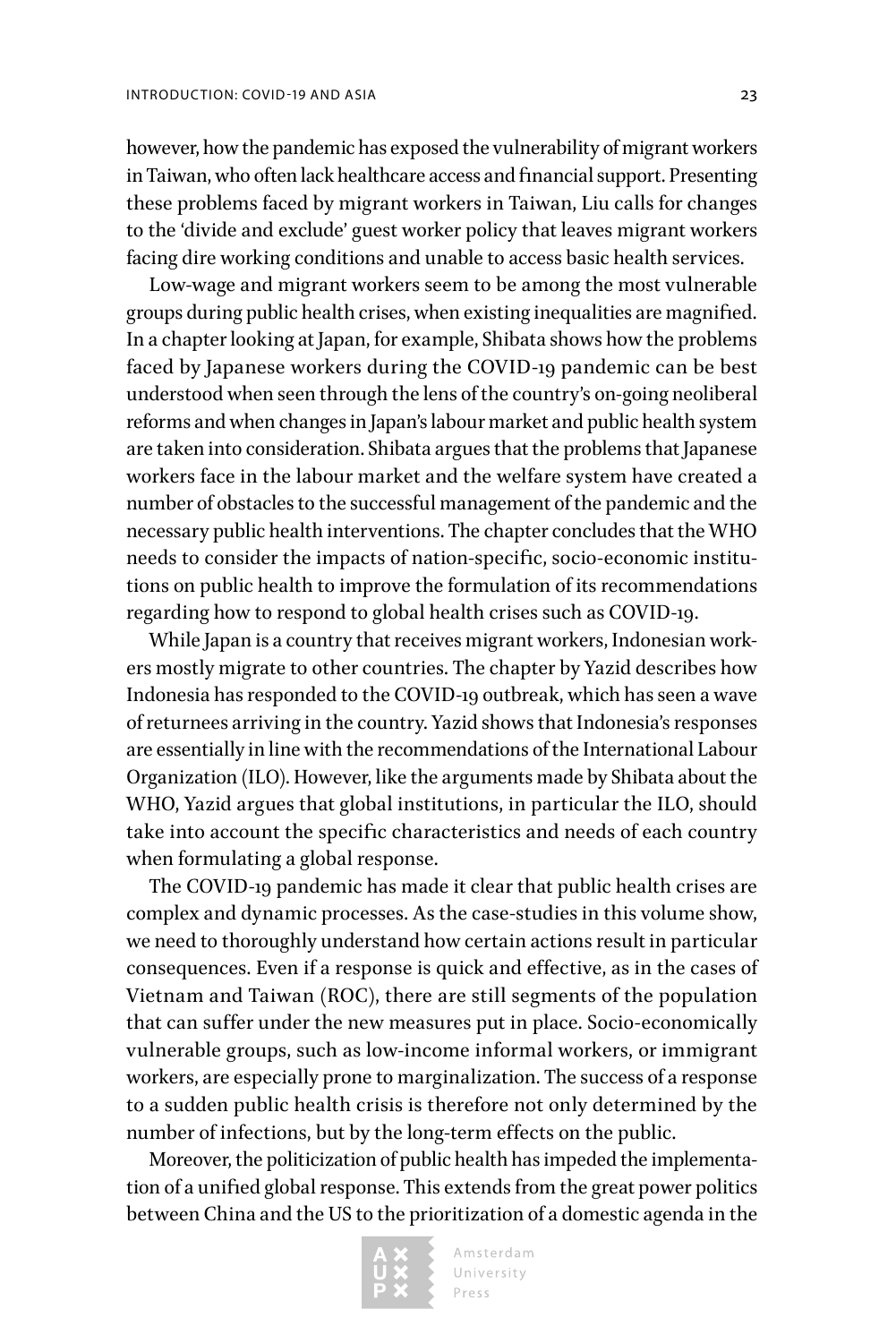case of Japan. Across Asia we see that public opinion has a lasting effect on how effective governments can be in responding to new crises. Public trust is quickly eroded and there are only a few means by which governments can try to re-establish a higher level of legitimacy. Domestically, they might do this through transparent communication, rapid and strict responses, media effects, or scientific cooperation with the WHO.

At the same time, however, we have to realize that public health and public trust are transnational. They cross borders, and this is where the politics between nation-states once again come to the fore. Over the course of the COVID-19 pandemic, this has forced multilateral and global institutions like ASEAN, the WHO, and the ILO to play a game of catch up, some more successfully than others. It is therefore paramount for policy makers, health specialists, and the public to realize that health governance is not simply a matter of scientific facts, but a goal that keeps changing, requiring policy makers and citizens alike to adjust to dynamic circumstances.

If this volume can offer one takeaway, it would be this: Asia is diverse, and this diversity has practical, real-world consequences. Understanding the way that Asian countries and regions have variously responded to the COVID-19 pandemic goes beyond the binaries of 'success' and 'failure', 'national' and 'global'. The diverse responses showcase a mixture of causes and consequences that continuously come together or fall apart. We do not know when the next global health crisis will strike, but we know that the complexities of our interconnected world make such a crisis almost inevitable. This makes it essential to look at Asia, to learn lessons where they are available, and to ensure our societies are better prepared and more resilient the next time around.

### **References**

- Alpert, Lukas I. 2020. 'World Health Organization Projects \$1.3 Billion Shortfall in Fighting Covid-19.' *The Wall Street Journal*, 20 May. Accessed 17 June 2021. [https://www.wsj.com/articles/world-health-organization-projects-1-3-billion](https://www.wsj.com/articles/world-health-organization-projects-1-3-billion-shortfall-in-fighting-covid-19-11590008871)[shortfall-in-fighting-covid-19-11590008871](https://www.wsj.com/articles/world-health-organization-projects-1-3-billion-shortfall-in-fighting-covid-19-11590008871).
- Boseley, Sarah. 2015. '"World Health Organization" Intentionally Delayed Declaring Ebola Emergency.' *The Guardian*, 20 March. Accessed 17 June 2021. [https://www.](https://www.theguardian.com/world/2015/mar/20/ebola-emergency-guinea-epidemic-who) [theguardian.com/world/2015/mar/20/ebola-emergency-guinea-epidemic-who.](https://www.theguardian.com/world/2015/mar/20/ebola-emergency-guinea-epidemic-who)
- Gostin, Lawrence O. and Rebecca Katz. 2016. 'The International Health Regulations: The Governing Framework for Global Health Security.' *The Milbank Quarterly* vol. 94: 264-313.

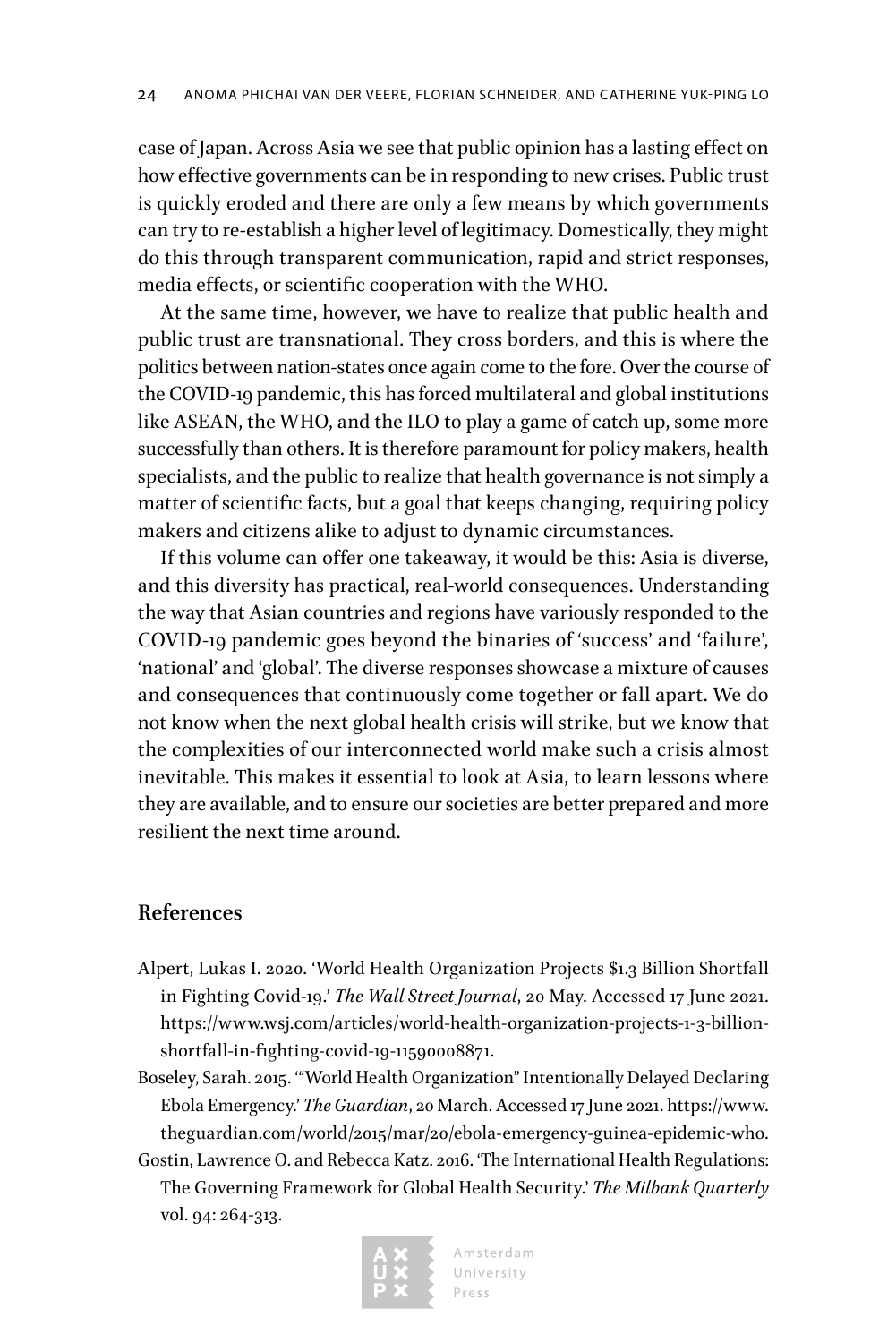- Hagenaars, Luc, and Patrick Jeurissen. 2020. *Strengheid van het Lockdown Beleid in de Bestrijding van COVID-19, en de Mate waarin deze aansluit bij Nationale Culturen: Een Internationale Vergelijking.* Official Exploratory Study, The Hague: Ministerie van Volksgezondheid, Welzijn en Sport.
- Hoffman, Steven J. and Sarah L. Silverberg. 2018. 'Delays in Global Disease Outbreak Responses: Lessons from H1N1, Ebola, and Zika.' *American Journal of Public Health* vol. 108: 329-333.
- Kyodo News. 2020. 'WHO Head Deems Japan's Battle against Coronavirus a "Success".' *Kyodo News,* 26 May. Accessed 1 June 2021. [https://english.kyodonews.net/](https://english.kyodonews.net/news/2020/05/5bbe50741ceb-who-head-deems-japans-battle-against-coronavirus-a-success.html) [news/2020/05/5bbe50741ceb-who-head-deems-japans-battle-against-coronavi](https://english.kyodonews.net/news/2020/05/5bbe50741ceb-who-head-deems-japans-battle-against-coronavirus-a-success.html)[rus-a-success.html](https://english.kyodonews.net/news/2020/05/5bbe50741ceb-who-head-deems-japans-battle-against-coronavirus-a-success.html).
- Larson, Nina. 2021. 'Countries Urge Deeper Probe of Covid Origins at WHO Meeting after China Mission Inconclusive. *Hong Kong Free Press*, 26 May. Accessed 18 June 2021. [https://hongkongfp.com/2021/05/26/countries-urge-deeper-probe](https://hongkongfp.com/2021/05/26/countries-urge-deeper-probe-of-covid-origins-at-who-meeting-after-china-mission-inconclusive/)[of-covid-origins-at-who-meeting-after-china-mission-inconclusive/.](https://hongkongfp.com/2021/05/26/countries-urge-deeper-probe-of-covid-origins-at-who-meeting-after-china-mission-inconclusive/)
- Mallapaty, Smriti. 2020. 'What the Data Say About Border Closures and COVID Spread.' *Nature*, 22 December. Accessed 18 June 2021. [https://www.nature.com/](https://www.nature.com/articles/d41586-020-03605-6) [articles/d41586-020-03605-6.](https://www.nature.com/articles/d41586-020-03605-6)
- McDonell, Stephen. 2017. 'Why China Censors Banned Winnie the Pooh.' *BBC News*, 17 July. Accessed 25 June 2021. [https://www.bbc.com/news/](https://www.bbc.com/news/blogs-china-blog-40627855) [blogs-china-blog-40627855](https://www.bbc.com/news/blogs-china-blog-40627855).
- McKeever, Amy. 2020. 'Here's What We Will Lose if the U.S. Cuts Ties with the WHO.' National Geographic, 11 July. Accessed 17 June 2021. [https://w w w.nationalgeographic.com/science/article/](https://www.nationalgeographic.com/science/article/what-we-will-lose-if-united-states-cuts-ties-with-world-health-organization) [what-we-will-lose-if-united-states-cuts-ties-with-world-health-organization.](https://www.nationalgeographic.com/science/article/what-we-will-lose-if-united-states-cuts-ties-with-world-health-organization)
- McSweeney, Brendan. 2002. 'Hofstede's Model of National Cultural Differences and their Consequences: A Triumph of Fate – A Failure of Analysis.' *Human Relations* vol. 55, no. 1: 89-118.<https://doi.org/10.1177/0018726702551004>.
- Meier, Karien, Toivo Glatz, Mathijs C. Guijt, Marco Piccininni, Merel van der Meulen, Khaled Atmar, Anne-Tess C. Jolink, Tobias Kurth, Jessica L. Rohmann, and Amir H. Zamanipoor Najafabadi. 2020. 'Public Perspectives on Protective Measures during the COVID-19 Pandemic in The Netherlands, Germany and Italy: A Survey Study.' *PLoS ONE* vol. 15, no. 8. [https://doi.org/10.1371/journal.](https://doi.org/10.1371/journal.pone.0236917) [pone.0236917](https://doi.org/10.1371/journal.pone.0236917).
- Miller, John, Stephanie Nebehay, and Emma Farge. 2021. 'WHO Official Says Can't Force China to Give More Information on COVID-19 Origins.' *Reuters*, 8 June. Accessed 18 June 2021. [https://www.reuters.com/world/china/who-official](https://www.reuters.com/world/china/who-official-says-cant-force-china-give-more-information-covid-19-origins-2021-06-07/)[says-cant-force-china-give-more-information-covid-19-origins-2021-06-07/](https://www.reuters.com/world/china/who-official-says-cant-force-china-give-more-information-covid-19-origins-2021-06-07/).
- NTI and the Center for Health Security, Johns Hopkins Bloomberg School of Public Health. 2019. 'GHS Index: Global Health Security Index.' Accessed

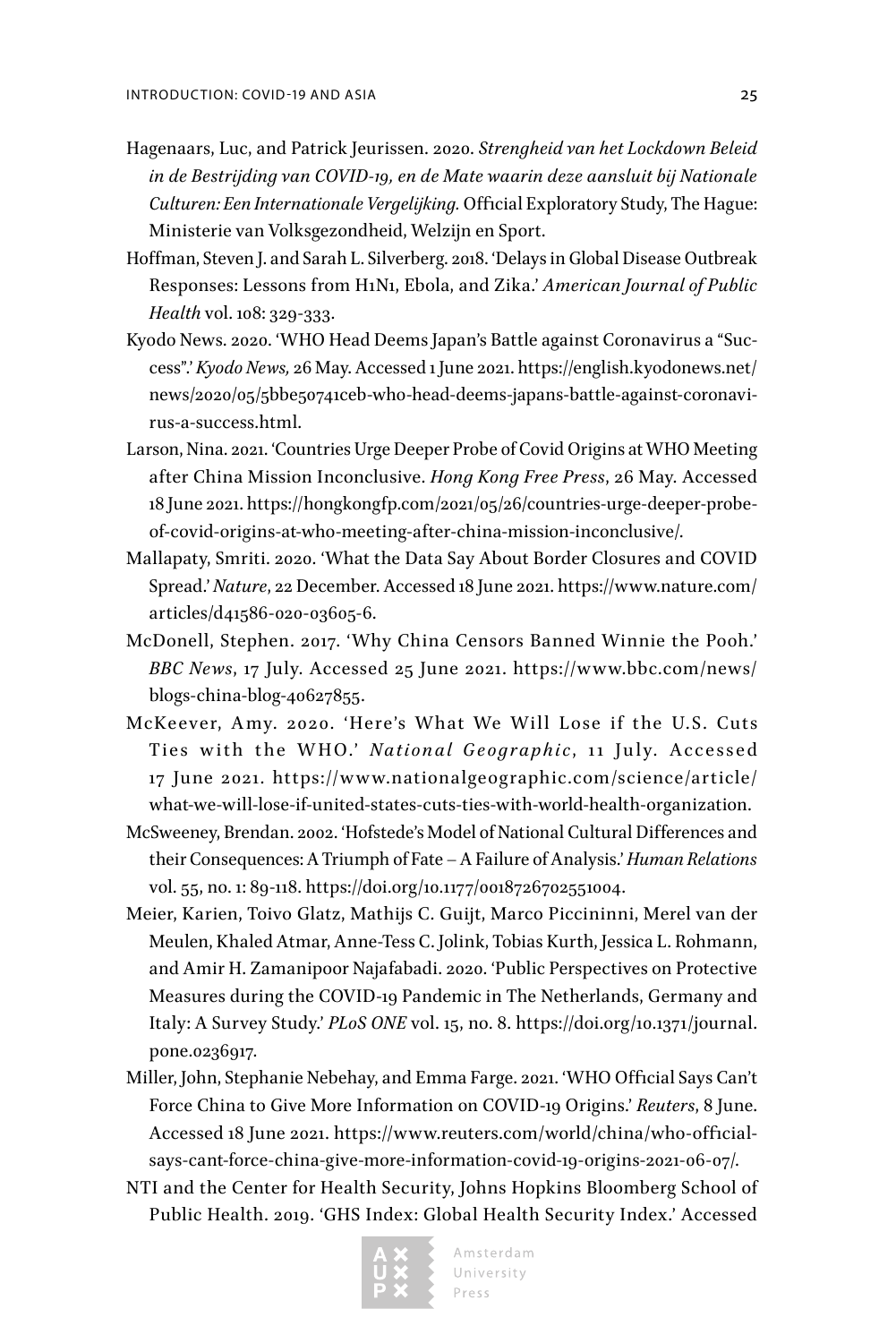20 January 2021. [https://www.ghsindex.org/wp-content/uploads/2020/04/2019-](https://www.ghsindex.org/wp-content/uploads/2020/04/2019-Global-Health-Security-Index.pdf) [Global-Health-Security-Index.pdf.](https://www.ghsindex.org/wp-content/uploads/2020/04/2019-Global-Health-Security-Index.pdf)

- Qin, Amy, and Javier C. Hernández. 2020. 'China Reports First Death from New Virus.' *The New York Times*, 11 January. Accessed 1 June 2021. [https://www.nytimes.](https://www.nytimes.com/2020/01/10/world/asia/china-virus-wuhan-death.html) [com/2020/01/10/world/asia/china-virus-wuhan-death.html.](https://www.nytimes.com/2020/01/10/world/asia/china-virus-wuhan-death.html)
- Ratcliffe, Rebecca, and Carmela Fonbuena. 2020. 'Inside the Cruise Ship that Became a Coronavirus Breeding Ground.' *The Guardian,* 6 March. Accessed 1 June 2021. [https://www.theguardian.com/global-development/2020/mar/06/inside-the](https://www.theguardian.com/global-development/2020/mar/06/inside-the-cruise-ship-that-became-a-coronavirus-breeding-ground-diamond-princess)[cruise-ship-that-became-a-coronavirus-breeding-ground-diamond-princess](https://www.theguardian.com/global-development/2020/mar/06/inside-the-cruise-ship-that-became-a-coronavirus-breeding-ground-diamond-princess).
- Wesley-Smith, Terence & Goss, Jon (eds). 2010. *Remaking Area Studies: Teaching and Learning Across Asia and the Pacific*. Honolulu, HI: University of Hawaii Press.
- WHO. 2008. 'WHO Guidance for the Use of Annex 2 of the International Health Regulations (2005).' Accessed 17 June 2021. [https://www.who.int/ihr/revised\\_an](https://www.who.int/ihr/revised_annex2_guidance.pdf)[nex2\\_guidance.pdf.](https://www.who.int/ihr/revised_annex2_guidance.pdf)
- —. 2020a. 'WHO Director-General's Opening Remarks at the Mission Briefing on COVID-19.' 2 April. Accessed 17 June 2021. [https://www.who.int/director](https://www.who.int/director-general/speeches/detail/who-director-general-s-opening-remarks-at-the-mission-briefing-on-covid-19---2-april-2020)[general/speeches/detail/who-director-general-s-opening-remarks-at-the](https://www.who.int/director-general/speeches/detail/who-director-general-s-opening-remarks-at-the-mission-briefing-on-covid-19---2-april-2020)[mission-briefing-on-covid-19---2-april-2020](https://www.who.int/director-general/speeches/detail/who-director-general-s-opening-remarks-at-the-mission-briefing-on-covid-19---2-april-2020).
- —. 2020b. 'WHO Director-General's Opening Remarks at the Media Briefing on COVID-19.' 27 March. Accessed 17 June 2021. [https://www.who.int/dg/speeches/](https://www.who.int/dg/speeches/detail/who-director-general-s-opening-remarks-at-the-media-briefing-on-covid-19---27-march-2020) [detail/who-director-general-s-opening-remarks-at-the-media-briefing-on](https://www.who.int/dg/speeches/detail/who-director-general-s-opening-remarks-at-the-media-briefing-on-covid-19---27-march-2020)[covid-19---27-march-2020.](https://www.who.int/dg/speeches/detail/who-director-general-s-opening-remarks-at-the-media-briefing-on-covid-19---27-march-2020)
- —. 2021a. 'How WHO is Funded.' Accessed 17 June 2021. [https://www.who.int/](https://www.who.int/about/funding) [about/funding](https://www.who.int/about/funding).
- —. 2021b. 'Weekly Operational Update on COVID-19.' 1 March. Accessed 17 June 2021. [https://www.who.int/docs/default-source/coronaviruse/wou\\_2021\\_1march2021.](https://www.who.int/docs/default-source/coronaviruse/wou_2021_1march2021.pdf?sfvrsn=18b1db33_1) [pdf?sfvrsn=18b1db33\\_1](https://www.who.int/docs/default-source/coronaviruse/wou_2021_1march2021.pdf?sfvrsn=18b1db33_1).

### **About the Authors**

Anoma Phichai VAN DER VEERE is a Researcher of Modern Asia within the Leiden Asia Centre at Leiden University, and a Research Fellow at the IAFOR Research Center at the Osaka School of International Public Policy. He is currently based at Osaka University, Japan, and has published on health and labour policy, sports, technology, and human rights in Asia and Europe. His latest publications include: 'Japan's Fragmented Response: Technology, Governance, and COVID-19' (Leiden Asia Centre, 2020), 'The Tokyo Paralympic Superhero: Manga and Narratives of Disability in Japan' (*Asia Pacific Journal: Japan Focus*, 2020), and 'The Technological Utopia: